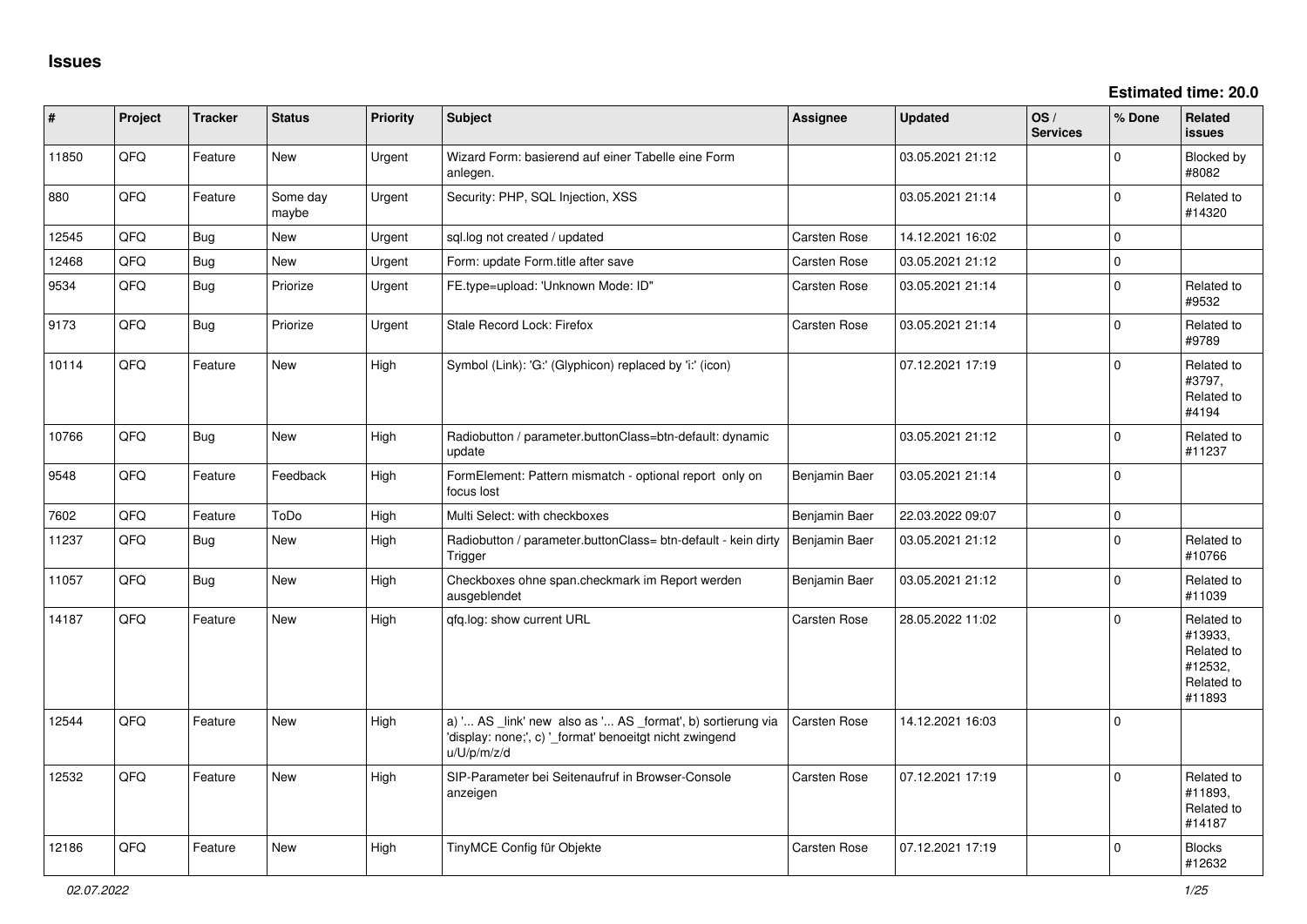| ∦     | Project | <b>Tracker</b> | <b>Status</b>     | <b>Priority</b> | Subject                                                                                      | Assignee     | <b>Updated</b>   | OS/<br><b>Services</b> | % Done      | Related<br><b>issues</b>                        |
|-------|---------|----------------|-------------------|-----------------|----------------------------------------------------------------------------------------------|--------------|------------------|------------------------|-------------|-------------------------------------------------|
| 11893 | QFQ     | Feature        | New               | High            | Broken SIP: a) only report one time, b) only report in main<br>column                        | Carsten Rose | 12.05.2021 12:13 |                        | $\Omega$    | Related to<br>#12532,<br>Related to<br>#14187   |
| 9517  | QFQ     | Feature        | In Progress       | High            | Input multiple tags with typeahead                                                           | Carsten Rose | 03.05.2021 21:14 |                        | 40          | Related to<br>#10150                            |
| 8962  | QFQ     | Feature        | New               | High            | allow for form fields with identical names                                                   | Carsten Rose | 03.05.2021 21:14 |                        | $\mathbf 0$ |                                                 |
| 8204  | QFQ     | Feature        | Priorize          | High            | Position 'required mark'                                                                     | Carsten Rose | 16.06.2021 13:44 |                        | $\mathbf 0$ |                                                 |
| 8082  | QFQ     | Feature        | Priorize          | High            | Contact form without saving record                                                           | Carsten Rose | 07.12.2021 15:20 |                        | $\mathbf 0$ | Related to<br>#8587,<br><b>Blocks</b><br>#11850 |
| 7850  | QFQ     | Feature        | New               | High            | Upload records: non 'pathFileName' column                                                    | Carsten Rose | 03.05.2021 21:14 |                        | $\mathbf 0$ |                                                 |
| 5715  | QFQ     | Feature        | New               | High            | PDF Caching                                                                                  | Carsten Rose | 03.05.2021 21:14 |                        | $\mathbf 0$ | Related to<br>#5851,<br>Related to<br>#6357     |
| 4258  | QFQ     | Feature        | Some day<br>maybe | High            | <b>System Defaults: Forms</b>                                                                | Carsten Rose | 03.05.2021 21:14 |                        | $\mathbf 0$ |                                                 |
| 3990  | QFQ     | Feature        | Some day<br>maybe | High            | custom class definition: add space automatically                                             | Carsten Rose | 03.05.2021 21:14 |                        | $\mathbf 0$ |                                                 |
| 3967  | QFQ     | Feature        | Some day<br>maybe | High            | Report: Checkbox, Radio, Dropdown, Input welches ohne<br>Submit funktioniert - 'Inline-Form' | Carsten Rose | 03.05.2021 21:14 |                        | $\mathbf 0$ |                                                 |
| 3848  | QFQ     | Feature        | Some day<br>maybe | High            | Antivirus check fuer Upload files in qfq?                                                    | Carsten Rose | 03.05.2021 21:14 |                        | $\mathbf 0$ | Related to<br>#4131                             |
| 3727  | QFQ     | Feature        | <b>New</b>        | High            | Security: Session Hijacking erschweren                                                       | Carsten Rose | 03.05.2021 21:14 |                        | $\mathbf 0$ |                                                 |
| 12974 | QFQ     | <b>Bug</b>     | New               | High            | Sanitize Queries in Action-Elements                                                          | Carsten Rose | 07.12.2021 17:19 |                        | $\mathbf 0$ |                                                 |
| 12702 | QFQ     | <b>Bug</b>     | New               | High            | templateGroup: broken in multiDb Setup                                                       | Carsten Rose | 14.12.2021 16:02 |                        | $\mathbf 0$ |                                                 |
| 12670 | QFQ     | <b>Bug</b>     | New               | High            | Dropdown-Menu classes können nicht mehr angegeben<br>werden                                  | Carsten Rose | 07.12.2021 17:19 |                        | $\mathbf 0$ |                                                 |
| 12513 | QFQ     | <b>Bug</b>     | New               | High            | Implement server side check of maxlength                                                     | Carsten Rose | 07.12.2021 17:19 |                        | $\mathbf 0$ |                                                 |
| 12463 | QFQ     | <b>Bug</b>     | ToDo              | High            | QFQ Function: 'function' and 'sql' on same level - output of<br>sql is shown two times.      | Carsten Rose | 15.12.2021 16:31 |                        | $\mathbf 0$ |                                                 |
| 12395 | QFQ     | <b>Bug</b>     | ToDo              | High            | QFQ Function: Result two times shown                                                         | Carsten Rose | 18.02.2022 08:59 |                        | $\mathbf 0$ |                                                 |
| 10640 | QFQ     | <b>Bug</b>     | New               | High            | TypeAhead Tag: FE editierbar trotz readOnly                                                  | Carsten Rose | 03.05.2021 21:12 |                        | $\mathbf 0$ | Related to<br>#7795                             |
| 10508 | QFQ     | <b>Bug</b>     | New               | High            | Multi Form broken on Multi DB Instance                                                       | Carsten Rose | 03.05.2021 21:12 |                        | $\mathbf 0$ |                                                 |
| 10506 | QFQ     | <b>Bug</b>     | New               | High            | Template Group broken on MultiDB instance                                                    | Carsten Rose | 03.05.2021 21:12 |                        | $\mathbf 0$ | Related to<br>#10505                            |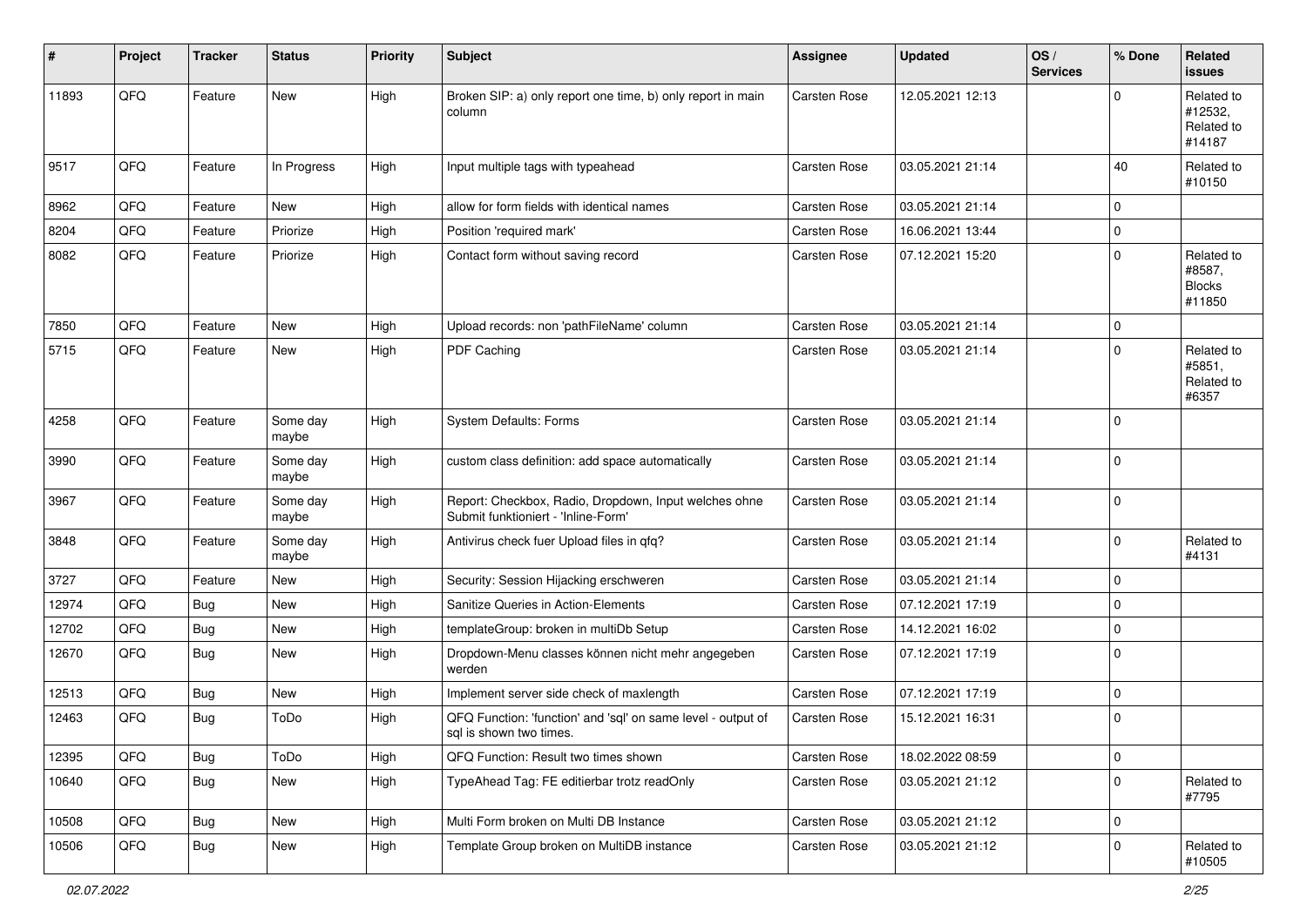| #     | Project | <b>Tracker</b> | <b>Status</b>     | <b>Priority</b> | Subject                                                                                                | Assignee            | <b>Updated</b>   | OS/<br><b>Services</b> | % Done      | <b>Related</b><br><b>issues</b>                                      |
|-------|---------|----------------|-------------------|-----------------|--------------------------------------------------------------------------------------------------------|---------------------|------------------|------------------------|-------------|----------------------------------------------------------------------|
| 10081 | QFQ     | <b>Bug</b>     | New               | High            | Stale record lock after 'forbidden' character                                                          | Carsten Rose        | 03.05.2021 21:12 |                        | $\mathbf 0$ | Related to<br>#10082,<br>Related to<br>#9789                         |
| 9789  | QFQ     | <b>Bug</b>     | In Progress       | High            | Record Lock: release to early on 'leave page'                                                          | Carsten Rose        | 10.01.2022 09:25 |                        | 100         | Related to<br>#10081,<br>Related to<br>#9173,<br>Related to<br>#8702 |
| 9531  | QFQ     | Bug            | <b>New</b>        | High            | FE File: Dynamic Update / modeSql / required detected even<br>it not set                               | <b>Carsten Rose</b> | 11.06.2021 20:32 |                        | $\mathbf 0$ | Related to<br>#12398                                                 |
| 9347  | QFQ     | <b>Bug</b>     | New               | High            | FE.type=upload with dynamic show/hidden: required not<br>detected                                      | Carsten Rose        | 12.06.2021 10:40 |                        | $\mathbf 0$ | Related to<br>#5305,<br>Related to<br>#12398                         |
| 9121  | QFQ     | Bug            | Priorize          | High            | sip links have r and __dbIndexData set                                                                 | Carsten Rose        | 12.06.2021 10:41 |                        | $\mathbf 0$ |                                                                      |
| 8668  | QFQ     | Bug            | <b>New</b>        | High            | Pill disabled: dyamic mode 'hidden' not respected - FE is still<br>required                            | Carsten Rose        | 03.05.2021 21:14 |                        | $\mathbf 0$ |                                                                      |
| 8431  | QFQ     | Bug            | <b>New</b>        | High            | autocron.php with wrong path                                                                           | Carsten Rose        | 03.05.2021 21:14 |                        | $\pmb{0}$   |                                                                      |
| 8083  | QFQ     | <b>Bug</b>     | <b>New</b>        | High            | FormEditor: primary table list does not respect<br>'indexDb={{indexData:Y}}'                           | Carsten Rose        | 03.05.2021 21:14 |                        | $\mathbf 0$ | Has<br>duplicate<br>#6678                                            |
| 7899  | QFQ     | <b>Bug</b>     | New               | High            | Fe.type=password / retype / required: always complain about<br>missing value                           | Carsten Rose        | 03.05.2021 21:14 |                        | $\mathbf 0$ |                                                                      |
| 7650  | QFQ     | Bug            | New               | High            | Optional do not show 'required' sign on FormElement                                                    | Carsten Rose        | 03.05.2021 21:14 |                        | $\mathbf 0$ |                                                                      |
| 6116  | QFQ     | Bug            | Priorize          | High            | value of checkbox not saved                                                                            | Carsten Rose        | 07.12.2021 17:19 |                        | $\pmb{0}$   |                                                                      |
| 5459  | QFQ     | Bug            | New               | High            | Multi DB: spread system tables between 'QFQ' and<br>'Data'-DB                                          | Carsten Rose        | 03.05.2021 21:14 |                        | $\mathbf 0$ | Related to<br>#4720                                                  |
| 5221  | QFQ     | <b>Bug</b>     | <b>New</b>        | High            | Download Dialog: Bleibt stehen in FF wenn Datei<br>automatisch gespeichert wird.                       | Carsten Rose        | 03.05.2021 21:14 |                        | $\mathbf 0$ |                                                                      |
| 4279  | QFQ     | Bug            | Some day<br>maybe | High            | config.linkVars lost                                                                                   | Carsten Rose        | 03.05.2021 21:14 |                        | $\mathbf 0$ |                                                                      |
| 3570  | QFQ     | Bug            | Some day<br>maybe | High            | Formular mit prmitnew permitEdit=Always wird nicht<br>aufgerufen (ist leer)                            | Carsten Rose        | 03.05.2021 21:14 |                        | $\mathbf 0$ |                                                                      |
| 3109  | QFQ     | Bug            | Some day<br>maybe | High            | RealUrl: Links werden nicht korrekt gerendert                                                          | Carsten Rose        | 03.05.2021 21:14 |                        | $\pmb{0}$   |                                                                      |
| 3061  | QFQ     | Bug            | Some day<br>maybe | High            | winstitute: mysql connection durcheinander - nmhp17<br>(ag7)/QFQ arbeitet mit DB/Tabellen von biostat. | Carsten Rose        | 03.05.2021 21:14 |                        | $\pmb{0}$   |                                                                      |
| 13757 | QFQ     | Feature        | New               | High            | QR / Bar-Code Plugin                                                                                   | Enis Nuredini       | 19.03.2022 17:43 |                        | $\mathsf 0$ |                                                                      |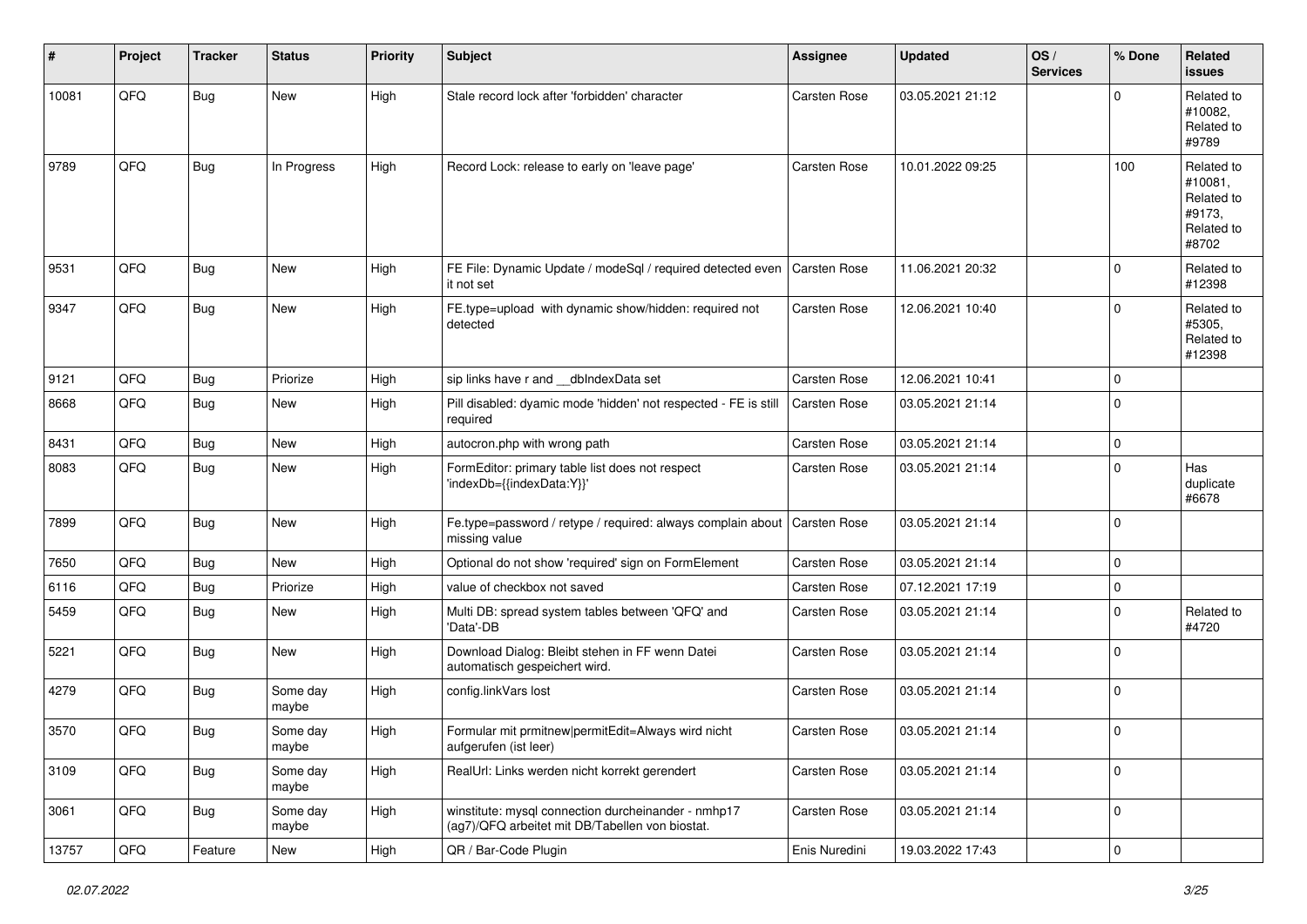| $\vert$ # | Project | <b>Tracker</b> | <b>Status</b>     | <b>Priority</b> | <b>Subject</b>                                                         | <b>Assignee</b> | <b>Updated</b>   | OS/<br><b>Services</b> | % Done      | Related<br><b>issues</b> |
|-----------|---------|----------------|-------------------|-----------------|------------------------------------------------------------------------|-----------------|------------------|------------------------|-------------|--------------------------|
| 9052      | QFQ     | Feature        | Feedback          | High            | Report: CodeMirror with SQL Syntax Highlight in FE                     | Enis Nuredini   | 08.06.2022 10:25 |                        | 0           |                          |
| 13716     | QFQ     | <b>Bug</b>     | New               | High            | Firefox ask to store username/password                                 | Enis Nuredini   | 30.05.2022 09:31 |                        | $\Omega$    | Related to<br>#13827     |
| 12066     | QFQ     | Bug            | <b>New</b>        | High            | enterAsSubmit: Forward wird nicht ausgeführt                           | Enis Nuredini   | 29.05.2022 09:23 |                        | $\mathbf 0$ |                          |
| 11630     | QFQ     | Bug            | Feedback          | High            | Bitte check ob CALL() in 20.11.0 noch so funktioniert wie in<br>20.4.1 | Enis Nuredini   | 28.05.2022 13:45 |                        | $\Omega$    | Related to<br>#11325     |
| 8891      | QFQ     | <b>Bug</b>     | <b>New</b>        | High            | formSubmitLog: do not log passwords                                    | Enis Nuredini   | 25.03.2022 09:06 |                        | $\Omega$    |                          |
| 12508     | QFQ     | <b>Bug</b>     | In Progress       | High            | gfg Form: sendMail                                                     | Karin Niffeler  | 19.03.2022 17:48 |                        | $\Omega$    |                          |
| 12156     | QFQ     | Feature        | <b>New</b>        | Normal          | Form: Optional disable 'leave page'                                    |                 | 03.05.2021 20:45 |                        | $\Omega$    |                          |
| 12135     | QFQ     | Feature        | New               | Normal          | Subrecord: Notiz                                                       |                 | 24.04.2021 16:58 |                        | $\mathbf 0$ |                          |
| 12039     | QFQ     | Feature        | New               | Normal          | Missing htmlSpecialChar() in pre processing on form submit             |                 | 18.02.2021 00:09 |                        | $\mathbf 0$ | Related to<br>#14320     |
| 12038     | QFQ     | Feature        | New               | Normal          | a) STORE_VAR: filenameOnlyStripUniq, b) SP:<br>QSTRIPUNIQ()            |                 | 17.02.2021 23:55 |                        | $\Omega$    |                          |
| 11716     | QFQ     | Feature        | New               | Normal          | Form an beliebiger Stelle im Report anzeigen                           |                 | 09.12.2020 09:47 |                        | $\mathbf 0$ |                          |
| 11535     | QFQ     | Feature        | New               | Normal          | Ability to create SQL columns in frontend QFQ forms                    |                 | 17.11.2020 12:11 |                        | $\Omega$    |                          |
| 11534     | QFQ     | Feature        | New               | Normal          | Report: Action on selected rows - Table batchprocessing<br>feature     |                 | 18.11.2020 08:15 |                        | $\Omega$    |                          |
| 10874     | QFQ     | Feature        | <b>New</b>        | Normal          | Erstellen eines Foreign Keys in der Tabelle "FormElement"              |                 | 13.07.2020 10:11 |                        | 0           |                          |
| 10763     | QFQ     | Feature        | <b>New</b>        | Normal          | form accessed and submitted despite logout?                            |                 | 16.06.2020 11:43 |                        | $\mathbf 0$ |                          |
| 10738     | QFQ     | Feature        | Some day<br>maybe | Normal          | CORS headers for external API requests                                 |                 | 10.06.2020 14:00 |                        | $\Omega$    |                          |
| 10384     | QFQ     | Feature        | <b>New</b>        | Normal          | Parameter Exchange QFQ Instances                                       |                 | 07.05.2020 09:38 |                        | $\mathbf 0$ |                          |
| 10345     | QFQ     | Feature        | New               | Normal          | Templates - Patterns QFQ Style                                         |                 | 03.05.2021 21:01 |                        | $\Omega$    | Related to<br>#10713     |
| 9853      | QFQ     | Feature        | New               | Normal          | Check das SQL / QFQ / Mail Logfile geschrieben wird                    |                 | 09.01.2020 11:15 |                        | $\mathbf 0$ |                          |
| 8056      | QFQ     | Feature        | Some day<br>maybe | Normal          | Termin Organisation (Reservation)                                      |                 | 01.02.2020 23:19 |                        | $\Omega$    | Related to<br>#8658      |
| 7921      | QFQ     | Feature        | Some day<br>maybe | Normal          | Rest API Export: URL kuerzer machen                                    |                 | 01.02.2020 23:19 |                        | $\mathbf 0$ |                          |
| 7278      | QFQ     | Feature        | Some day<br>maybe | Normal          | Form: Wert vordefinieren der immer gesetzt wird                        |                 | 02.05.2021 09:27 |                        | $\Omega$    |                          |
| 7229      | QFQ     | Feature        | Some day<br>maybe | Normal          | New FormElement.type: Button                                           |                 | 01.02.2021 12:32 |                        | $\mathbf 0$ |                          |
| 7108      | QFQ     | Feature        | Some day<br>maybe | Normal          | <b>QFQ Wrap Elements</b>                                               |                 | 11.12.2019 16:01 |                        | $\Omega$    |                          |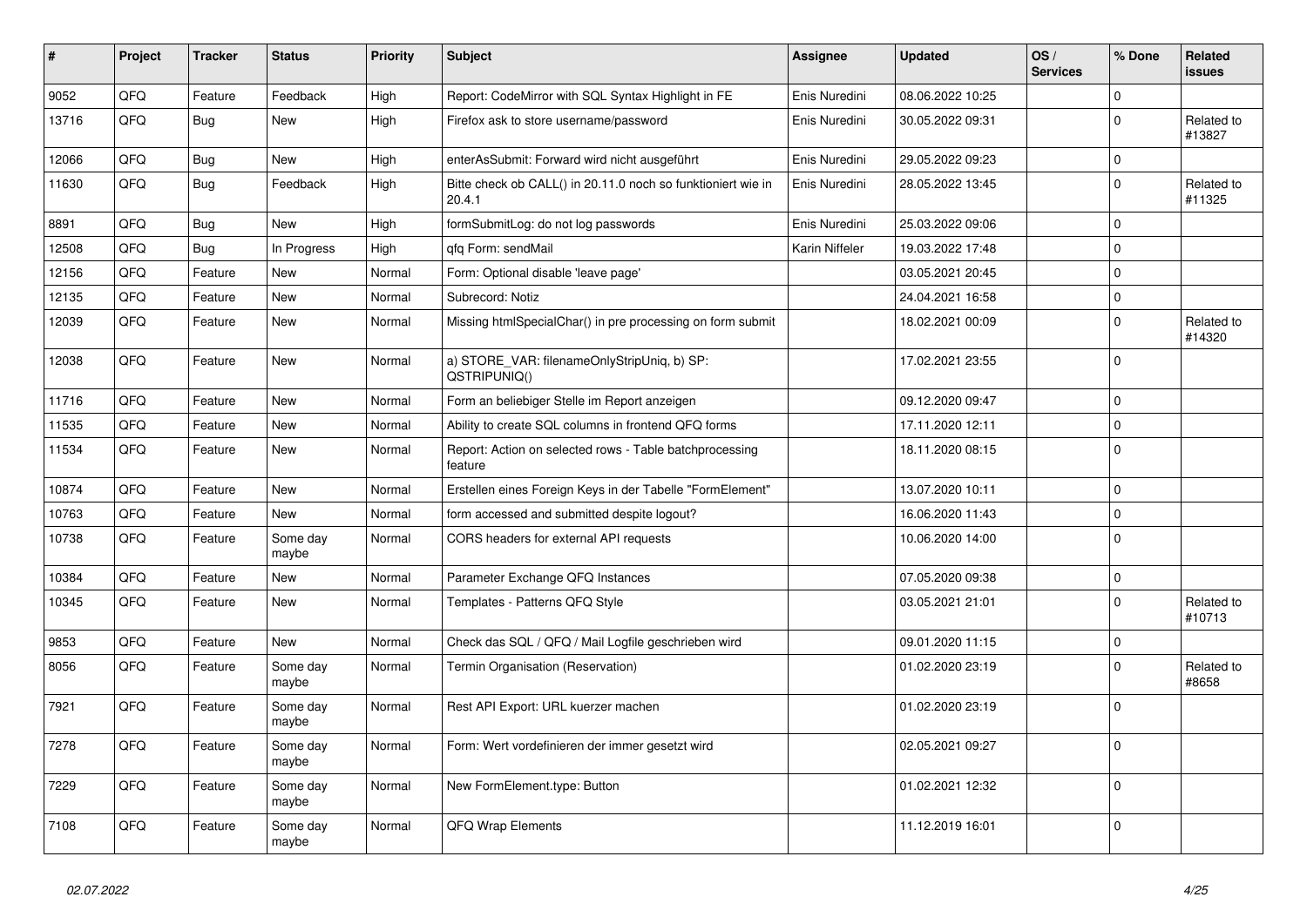| $\vert$ # | Project | <b>Tracker</b> | <b>Status</b>     | <b>Priority</b> | <b>Subject</b>                                                                    | Assignee | <b>Updated</b>   | OS/<br><b>Services</b> | % Done       | Related<br><b>issues</b> |
|-----------|---------|----------------|-------------------|-----------------|-----------------------------------------------------------------------------------|----------|------------------|------------------------|--------------|--------------------------|
| 7106      | QFQ     | Feature        | Some day<br>maybe | Normal          | Beispiel Nummerierung von Rows in Report                                          |          | 11.12.2019 16:01 |                        | $\Omega$     |                          |
| 7105      | QFQ     | Feature        | Some day<br>maybe | Normal          | Beispiel wie man in einer zweiten Tabelle speichert.                              |          | 11.12.2019 16:01 |                        | $\mathbf 0$  |                          |
| 7104      | QFQ     | Feature        | Some day<br>maybe | Normal          | Manual: hint about escaping if '\r' appears in mail body                          |          | 11.12.2019 16:01 |                        | $\Omega$     |                          |
| 7100      | QFQ     | Feature        | Some day<br>maybe | Normal          | Download: log access, max downloads, time limit                                   |          | 01.02.2020 23:19 |                        | $\Omega$     |                          |
| 6992      | QFQ     | Feature        | Some day<br>maybe | Normal          | DB exception: Syntax Highlight                                                    |          | 11.12.2019 16:01 |                        | $\Omega$     | Related to<br>#5450      |
| 6704      | QFQ     | Feature        | Some day<br>maybe | Normal          | Upload Mode: Bilder in Notizen rechts sollen aktuellen<br>Upload repräsentieren.  |          | 01.02.2020 23:19 |                        | $\Omega$     | Related to<br>#3264      |
| 6515      | QFQ     | Feature        | Some day<br>maybe | Normal          | Formular: Felder dynamisch ein/ausblenden                                         |          | 11.12.2019 16:02 |                        | $\Omega$     |                          |
| 6299      | QFQ     | Feature        | Some day<br>maybe | Normal          | Attack detection: log table with invalid SIP access                               |          | 11.12.2019 16:02 |                        | $\Omega$     | Related to<br>#3947      |
| 6288      | QFQ     | Feature        | Some day<br>maybe | Normal          | Best Practice: Erklaeren wie man ein Formular ganz in<br>'weiss' erstellen kann   |          | 11.12.2019 16:02 |                        | $\Omega$     |                          |
| 6084      | QFQ     | Feature        | Some day<br>maybe | Normal          | New escape type: 'D' - convert date                                               |          | 01.02.2020 23:19 |                        | $\Omega$     |                          |
| 6083      | QFQ     | Feature        | Some day<br>maybe | Normal          | Dynamic Update: Value Check via SQL                                               |          | 11.12.2019 16:02 |                        | $\mathbf 0$  |                          |
| 5923      | QFQ     | Feature        | Some day<br>maybe | Normal          | fillStoreSystemBySqlLate                                                          |          | 01.02.2020 23:19 |                        | $\mathbf 0$  |                          |
| 5895      | QFQ     | Feature        | Some day<br>maybe | Normal          | Tutorial: List of all QFQ Features                                                |          | 01.02.2020 23:19 |                        | $\mathbf 0$  |                          |
| 5893      | QFQ     | Feature        | Some day<br>maybe | Normal          | Edit on double-click                                                              |          | 01.02.2020 23:19 |                        | $\mathbf 0$  | Related to<br>#5894      |
| 5892      | QFQ     | Feature        | Some day<br>maybe | Normal          | QFQ should use T3 API to manipulate FE GROUP<br>membership                        |          | 01.02.2020 23:20 |                        | $\Omega$     |                          |
| 5851      | QFQ     | Feature        | Some day<br>maybe | Normal          | Queue System implementieren: MQTT, RabbitMQ                                       |          | 01.02.2020 23:20 |                        | $\Omega$     | Related to<br>#5715      |
| 5850      | QFQ     | Feature        | Some day<br>maybe | Normal          | Deployment: In QFQ Doc best practice fuer zeitgemaesses<br>Deployment beschreiben |          | 01.02.2020 23:20 |                        | $\mathbf{0}$ |                          |
| 5805      | QFQ     | Feature        | Some day<br>maybe | Normal          | TypeAHead SQL value instead of key stored                                         |          | 01.02.2020 23:19 |                        | $\Omega$     | Related to<br>#5444      |
| 5783      | QFQ     | Feature        | Some day<br>maybe | Normal          | <b>BPMN View/Edit</b>                                                             |          | 11.12.2019 16:02 |                        | $\Omega$     |                          |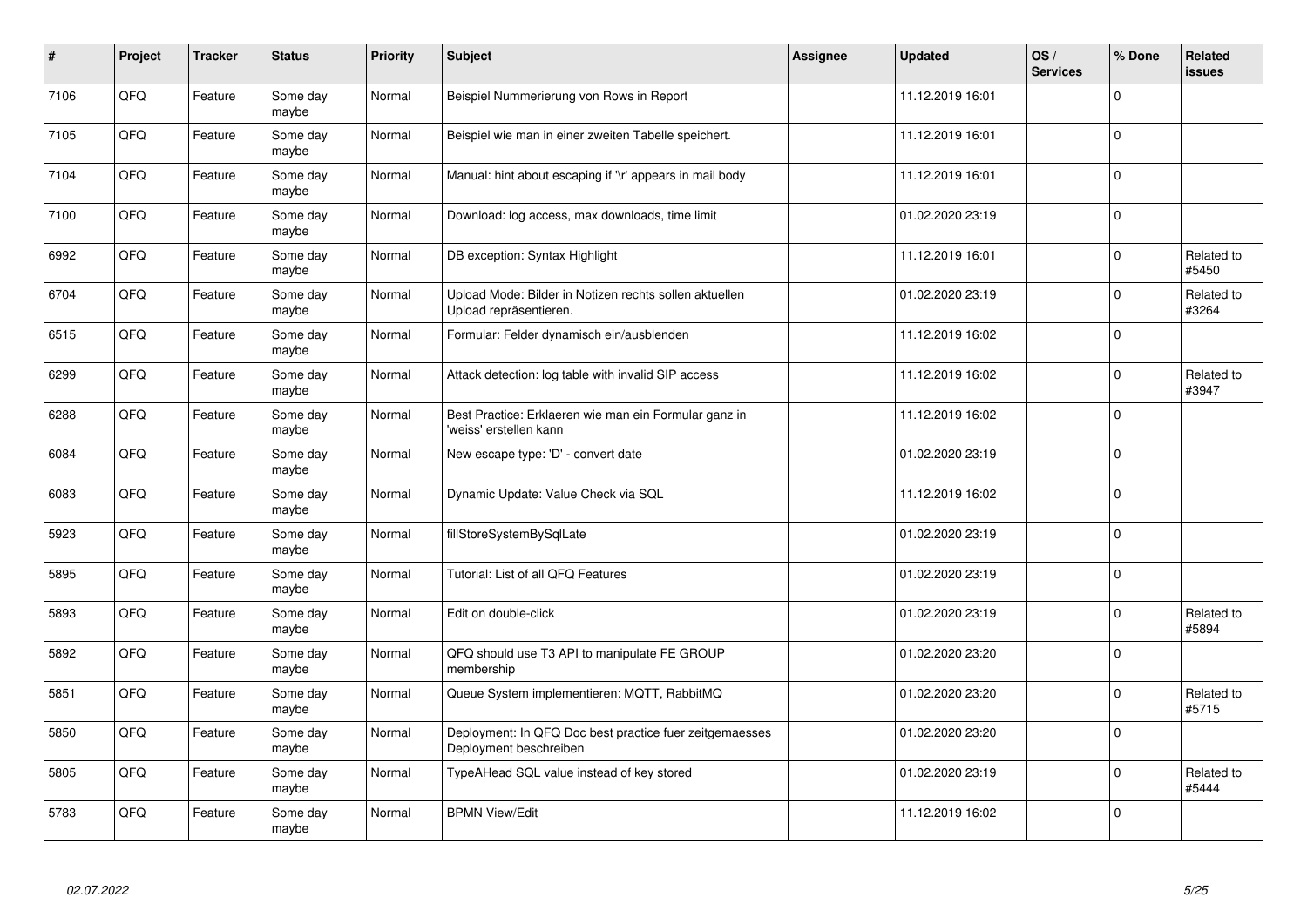| $\pmb{\#}$ | <b>Project</b> | <b>Tracker</b> | <b>Status</b>     | <b>Priority</b> | <b>Subject</b>                                                                                                                                                | Assignee | <b>Updated</b>   | OS/<br><b>Services</b> | % Done      | Related<br><b>issues</b> |
|------------|----------------|----------------|-------------------|-----------------|---------------------------------------------------------------------------------------------------------------------------------------------------------------|----------|------------------|------------------------|-------------|--------------------------|
| 5455       | QFQ            | Feature        | Some day<br>maybe | Normal          | Mail Redirects grld abhaengig                                                                                                                                 |          | 01.02.2020 23:20 |                        | $\Omega$    |                          |
| 5452       | QFQ            | Feature        | Some day<br>maybe | Normal          | Thumbnails from PDF: bad quality                                                                                                                              |          | 01.02.2020 23:20 |                        | $\mathbf 0$ |                          |
| 5342       | QFQ            | Feature        | Some day<br>maybe | Normal          | link - with HTML Attributes                                                                                                                                   |          | 01.02.2020 23:20 |                        | $\Omega$    | Related to<br>#14077     |
| 5160       | QFQ            | Feature        | Some day<br>maybe | Normal          | QFQ collaborative / together.js, ShareJS, y-js, collaborative,                                                                                                |          | 11.12.2019 16:02 |                        | $\Omega$    |                          |
| 5129       | QFQ            | Feature        | Some day<br>maybe | Normal          | Reports: SQL fuer x Achse und y Achse                                                                                                                         |          | 11.12.2019 16:02 |                        | $\mathbf 0$ |                          |
| 4974       | QFQ            | Feature        | Some day<br>maybe | Normal          | Long polling - inform all listening clients of changes                                                                                                        |          | 11.12.2019 16:02 |                        | $\Omega$    |                          |
| 4816       | QFQ            | Feature        | Some day<br>maybe | Normal          | Templates for QFQ Reports (Tables, Radios, )                                                                                                                  |          | 01.02.2020 23:20 |                        | $\Omega$    |                          |
| 4719       | QFQ            | Feature        | Some day<br>maybe | Normal          | Custom Message in Client in case of 'Browser tab close,<br>modification will be lost'                                                                         |          | 01.02.2020 23:20 |                        | $\Omega$    |                          |
| 4640       | QFQ            | Feature        | Some day<br>maybe | Normal          | Rename System Forms                                                                                                                                           |          | 01.02.2020 23:20 |                        | $\Omega$    |                          |
| 4627       | QFQ            | Feature        | Some day<br>maybe | Normal          | dbupdate: all tables - check 'create', 'modified' if it is possible<br>to change to default 'CURRENT_TIMESTAMP' and modified<br>'ON UPDATE CURRENT_TIMESTAMP' |          | 01.02.2020 23:20 |                        | $\Omega$    |                          |
| 4626       | QFQ            | Feature        | Some day<br>maybe | Normal          | Mobile View: 'classBody=qfq-form-right' makes no sense                                                                                                        |          | 01.02.2020 23:20 |                        | $\Omega$    |                          |
| 4551       | QFQ            | Feature        | Some day<br>maybe | Normal          | Set 'pills' via dynamicUpdate to show/hide/disabled                                                                                                           |          | 01.02.2020 23:20 |                        | $\Omega$    | Related to<br>#3752      |
| 4536       | QFQ            | Feature        | Some day<br>maybe | Normal          | FE upload: problem with delete if mutliple uploads an<br>FE.name="                                                                                            |          | 01.02.2020 23:20 |                        | $\mathbf 0$ |                          |
| 4446       | QFQ            | Feature        | Some day<br>maybe | Normal          | New FE get same feldContainerId as last modifed FE                                                                                                            |          | 01.02.2020 23:20 |                        | $\Omega$    |                          |
| 4445       | QFQ            | Feature        | Some day<br>maybe | Normal          | template group: Option to simulate fieldset                                                                                                                   |          | 28.06.2021 14:11 |                        | $\mathbf 0$ |                          |
| 4444       | QFQ            | Feature        | Some day<br>maybe | Normal          | FE.type=upload: detect mime type                                                                                                                              |          | 11.12.2019 16:02 |                        | $\Omega$    | Related to<br>#4303      |
| 4443       | QFQ            | Feature        | Some day<br>maybe | Normal          | Form: multiple secondary tables                                                                                                                               |          | 01.02.2020 23:20 |                        | $\Omega$    |                          |
| 4442       | QFQ            | Feature        | Some day<br>maybe | Normal          | Special Column Name: _link - new symbol G (Glyph) to<br>choose any available symbol                                                                           |          | 11.12.2019 16:02 |                        | $\Omega$    |                          |
| 4440       | QFQ            | Feature        | Some day<br>maybe | Normal          | Manual.rst: explain how to. expand PHP Session to 4h                                                                                                          |          | 11.12.2019 16:02 |                        | $\Omega$    |                          |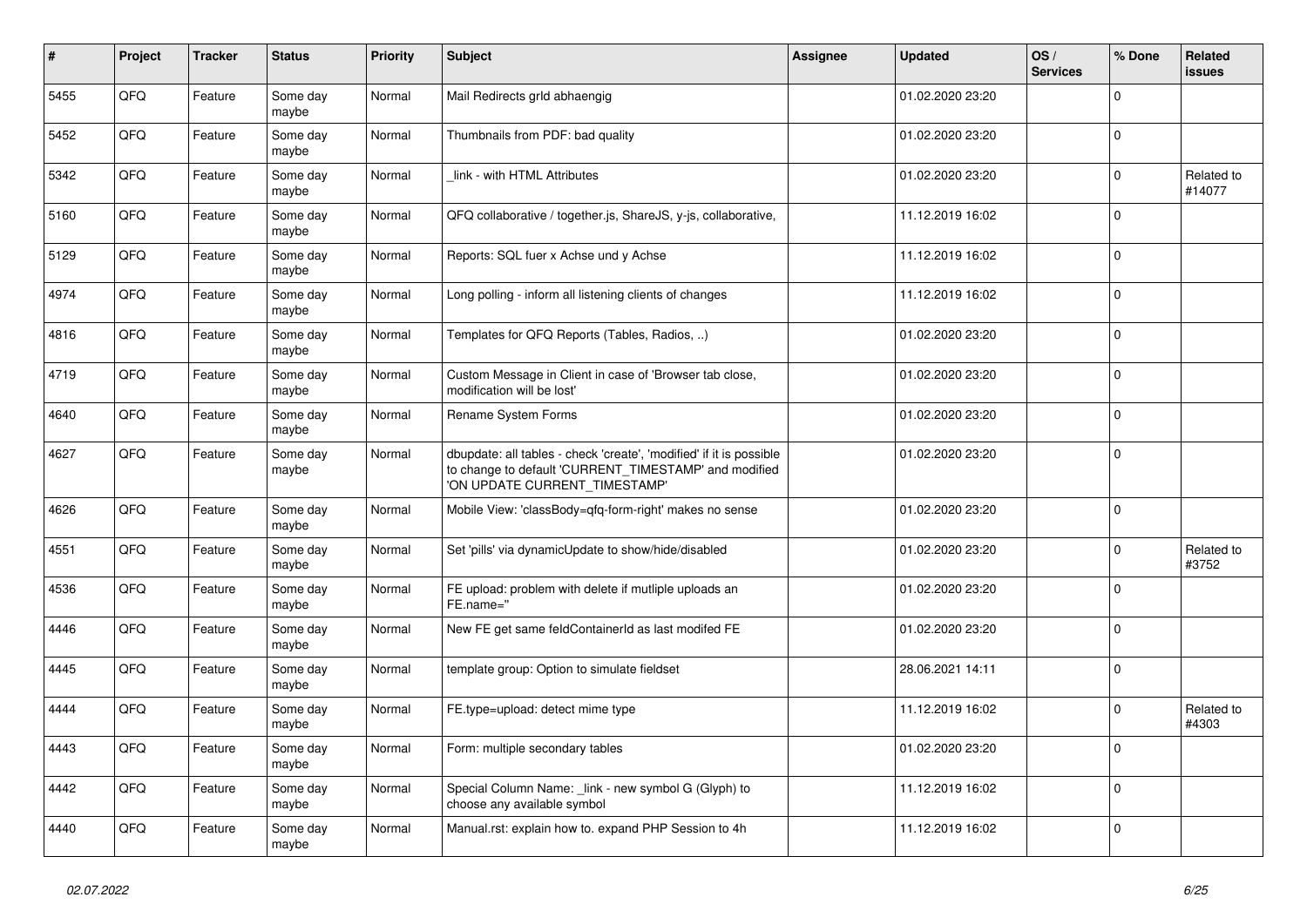| $\sharp$ | Project | <b>Tracker</b> | <b>Status</b>     | <b>Priority</b> | <b>Subject</b>                                                                                                                                           | <b>Assignee</b> | <b>Updated</b>   | OS/<br><b>Services</b> | % Done      | Related<br><b>issues</b>                    |
|----------|---------|----------------|-------------------|-----------------|----------------------------------------------------------------------------------------------------------------------------------------------------------|-----------------|------------------|------------------------|-------------|---------------------------------------------|
| 4439     | QFQ     | Feature        | Some day<br>maybe | Normal          | Log: report all actions fired by an FE Element, incl. the<br>original directive (slaveld, sqlInsert, )                                                   |                 | 01.02.2020 23:20 |                        | $\Omega$    | Related to<br>#4432.<br>Related to<br>#5458 |
| 4435     | QFQ     | Feature        | Some day<br>maybe | Normal          | Report: striptags - specify allowed tags                                                                                                                 |                 | 01.02.2020 23:20 |                        | $\mathbf 0$ |                                             |
| 4433     | QFQ     | Feature        | Some day<br>maybe | Normal          | Log when SIP will be destroyed by QFQ for any (security)<br>reason                                                                                       |                 | 01.02.2020 23:20 |                        | $\Omega$    | Related to<br>#4432,<br>Related to<br>#5458 |
| 4194     | QFQ     | Feature        | In Progress       | Normal          | Bootstrap 4 ist jetzt offiziel                                                                                                                           |                 | 03.05.2021 20:47 |                        | $\Omega$    | Related to<br>#10114                        |
| 4027     | QFQ     | Feature        | Some day<br>maybe | Normal          | Missing: orange 'check' / 'bullet'                                                                                                                       |                 | 11.12.2019 16:03 |                        | $\mathbf 0$ |                                             |
| 3880     | QFQ     | Feature        | Some day<br>maybe | Normal          | Form 'Form': anlegen einer Tabelle                                                                                                                       |                 | 14.01.2021 10:12 |                        | $\mathbf 0$ |                                             |
| 3879     | QFQ     | Feature        | Some day<br>maybe | Normal          | Form 'FormElement': Beim Feld 'name' rechts in der Notiz<br>einen Link einblenden - a) aktuelle Definition anzeigen, b)<br>Spalte in der Tabelle anlegen |                 | 11.12.2019 16:03 |                        | $\mathbf 0$ |                                             |
| 3878     | QFQ     | Feature        | Some day<br>maybe | Normal          | Form 'FormElement': Spalte 'name' typeAhead mit<br>Spaltennamen der Primarytable.                                                                        |                 | 11.12.2019 16:03 |                        | $\mathbf 0$ |                                             |
| 3646     | QFQ     | Feature        | Some day<br>maybe | Normal          | Moeglichkeit HTML Tags in Reports auszugeben (zu<br>enkodieren: htmlspecialchars)                                                                        |                 | 11.12.2019 16:02 |                        | 0           | Related to<br>#14320                        |
| 3617     | QFQ     | Feature        | Some day<br>maybe | Normal          | Load javascripts at bottom                                                                                                                               |                 | 11.12.2019 16:02 |                        | $\mathbf 0$ |                                             |
| 3495     | QFQ     | Feature        | Some day<br>maybe | Normal          | Predifined Parameter werden nicht in '+' (add new record)<br>SIP gerendert.                                                                              |                 | 11.12.2019 16:02 |                        | $\mathbf 0$ |                                             |
| 2950     | QFQ     | Feature        | Some day<br>maybe | Normal          | Inhalt QFQ Records als File                                                                                                                              |                 | 11.12.2019 16:03 |                        | $\Omega$    |                                             |
| 1623     | QFQ     | Feature        | Some day<br>maybe | Normal          | RealURL                                                                                                                                                  |                 | 11.12.2019 16:03 |                        | $30\,$      |                                             |
| 1510     | QFQ     | Feature        | Some day<br>maybe | Normal          | jquery von google laden, falls das nicht geht lokal                                                                                                      |                 | 11.12.2019 16:03 |                        | $\mathbf 0$ |                                             |
| 1253     | QFQ     | Feature        | Some day<br>maybe | Normal          | QF: Colorpicker                                                                                                                                          |                 | 11.12.2019 16:03 |                        | 0           |                                             |
| 1251     | QFQ     | Feature        | Some day<br>maybe | Normal          | QF: Combo                                                                                                                                                |                 | 11.12.2019 16:03 |                        | $\mathbf 0$ |                                             |
| 1234     | QFQ     | Feature        | Some day<br>maybe | Normal          | QF: Record numbering: Im Grid soll in Spalte 1 optional die<br>laufende Nummer der Records angezeigt werden.                                             |                 | 01.02.2020 23:20 |                        | 0           |                                             |
| 955      | QFQ     | Feature        | Some day<br>maybe | Normal          | QF: Notizen vor/nach dem Form                                                                                                                            |                 | 01.02.2020 23:20 |                        | $\mathbf 0$ |                                             |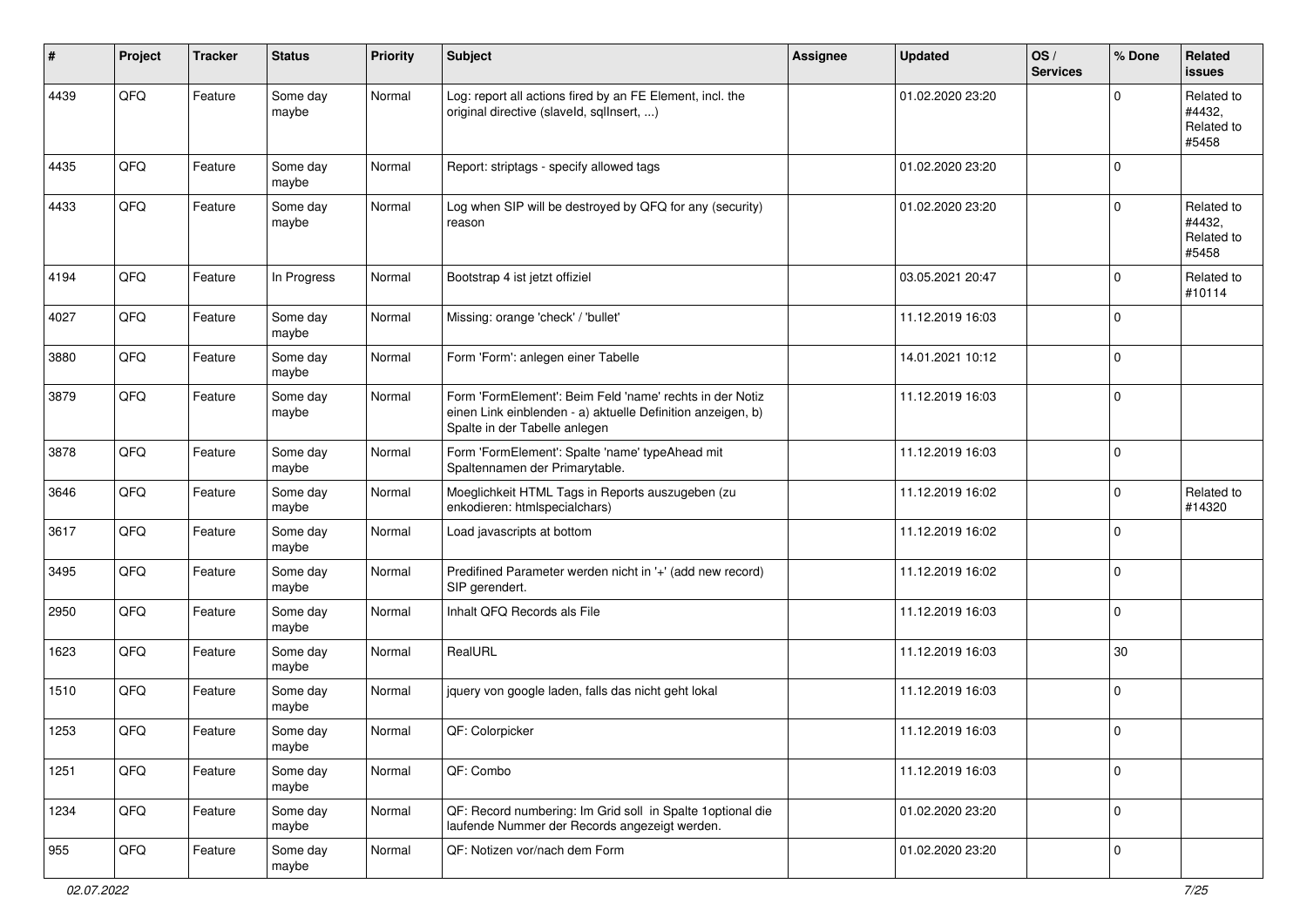| #     | Project | <b>Tracker</b> | <b>Status</b>     | <b>Priority</b> | <b>Subject</b>                                                                            | Assignee        | <b>Updated</b>   | OS/<br><b>Services</b> | % Done         | Related<br><b>issues</b>                                              |
|-------|---------|----------------|-------------------|-----------------|-------------------------------------------------------------------------------------------|-----------------|------------------|------------------------|----------------|-----------------------------------------------------------------------|
| 11715 | QFQ     | <b>Bug</b>     | <b>New</b>        | Normal          | acceptZeroAsRequired and requiredOffButMark do not<br>coincide                            |                 | 08.12.2020 12:13 |                        | $\Omega$       |                                                                       |
| 11522 | QFQ     | Bug            | <b>New</b>        | Normal          | Aus/Einblenden von Reitern                                                                |                 | 13.11.2020 14:58 |                        | $\Omega$       |                                                                       |
| 10890 | QFQ     | Bug            | <b>New</b>        | Normal          | AutoCron hangs                                                                            |                 | 20.07.2020 13:56 |                        | $\mathbf 0$    |                                                                       |
| 10759 | QFQ     | <b>Bug</b>     | <b>New</b>        | Normal          | emptyMeansNull - Feld falsch aktualisiert                                                 |                 | 12.11.2020 23:45 |                        | $\Omega$       |                                                                       |
| 10324 | QFQ     | Bug            | <b>New</b>        | Normal          | Excel Export mit Template funktioniert nur, wenn Template<br>vor uid kommt                |                 | 30.03.2020 11:20 |                        | $\mathbf 0$    | Related to<br>#10257                                                  |
| 9855  | QFQ     | Bug            | <b>New</b>        | Normal          | <b>Required Check</b>                                                                     |                 | 01.02.2020 15:56 |                        | $\Omega$       |                                                                       |
| 9126  | QFQ     | <b>Bug</b>     | Some day<br>maybe | Normal          | hidden Form elements are present in page source                                           |                 | 02.01.2021 18:41 |                        | $\overline{0}$ |                                                                       |
| 9024  | QFQ     | <b>Bug</b>     | Some day<br>maybe | Normal          | QFQ Einarbeitung                                                                          |                 | 01.02.2020 15:56 |                        | $\Omega$       |                                                                       |
| 9020  | QFQ     | <b>Bug</b>     | Some day<br>maybe | Normal          | radio mit buttonClass und dynamicUpdate lassen sich nicht<br>kombinieren                  |                 | 11.12.2019 16:01 |                        | $\mathbf 0$    |                                                                       |
| 7402  | QFQ     | <b>Bug</b>     | Some day<br>maybe | Normal          | thumbnail cache: outdated picture when permission denied<br>and permission resolved.      |                 | 01.02.2020 23:20 |                        | $\Omega$       |                                                                       |
| 7281  | QFQ     | Bug            | Some day<br>maybe | Normal          | Subrecords: on large screen separator line too short                                      |                 | 01.02.2020 23:19 |                        | $\Omega$       |                                                                       |
| 7101  | QFQ     | <b>Bug</b>     | Some day<br>maybe | Normal          | 'form' in SIP and 'report' - breaks                                                       |                 | 01.02.2020 23:20 |                        | $\Omega$       |                                                                       |
| 5877  | QFQ     | <b>Bug</b>     | Some day<br>maybe | Normal          | FE.type=note:bsColumn strange behaviour                                                   |                 | 01.02.2020 23:19 |                        | $\Omega$       |                                                                       |
| 4546  | QFQ     | <b>Bug</b>     | Some day<br>maybe | Normal          | NH: SIP storage is destroyed                                                              |                 | 01.02.2020 23:20 |                        | $\Omega$       |                                                                       |
| 4441  | QFQ     | <b>Bug</b>     | Some day<br>maybe | Normal          | \$_SERVER Vars sollten nur aus dem Store genommen<br>werden - Code entsprechend anpassen. |                 | 11.12.2019 16:02 |                        | $\Omega$       |                                                                       |
| 4138  | QFQ     | Bug            | Some day<br>maybe | Normal          | style fehlt                                                                               |                 | 11.12.2019 16:03 |                        | $\Omega$       |                                                                       |
| 4122  | QFQ     | <b>Bug</b>     | Some day<br>maybe | Normal          | file: Render Mode hat keinen Effekt                                                       |                 | 11.12.2019 16:03 |                        | $\Omega$       |                                                                       |
| 14185 | QFQ     | Feature        | <b>New</b>        | Normal          | External/Autocron.php - better suitable directory                                         | Support: System | 28.05.2022 11:03 |                        | $\Omega$       |                                                                       |
| 12556 | QFQ     | Feature        | <b>New</b>        | Normal          | Pills Title: colored = static or dynamic on allrequiredgiven                              | Benjamin Baer   | 19.03.2022 17:49 |                        | $\mathbf 0$    |                                                                       |
| 12490 | QFQ     | Feature        | <b>New</b>        | Normal          | Loading Plugins in QFQ - see what tinymce does. (lazy<br>loading)                         | Benjamin Baer   | 08.06.2022 10:37 |                        | $\Omega$       | Related to<br>#12611,<br>Related to<br>#10013,<br>Related to<br>#7732 |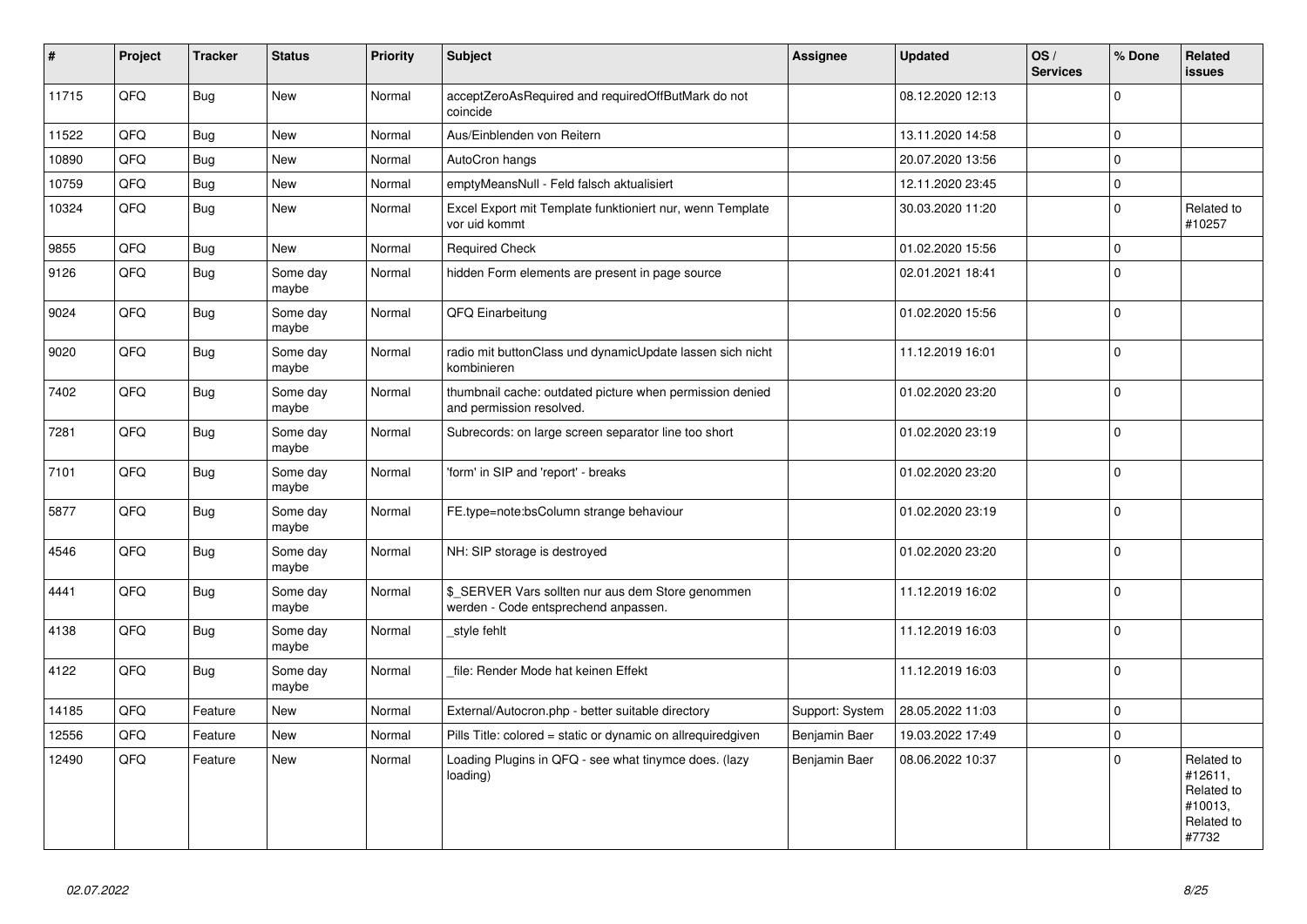| $\pmb{\#}$ | Project | <b>Tracker</b> | <b>Status</b>     | <b>Priority</b> | <b>Subject</b>                                                                | <b>Assignee</b> | <b>Updated</b>   | OS/<br><b>Services</b> | % Done      | Related<br><b>issues</b>                                               |
|------------|---------|----------------|-------------------|-----------------|-------------------------------------------------------------------------------|-----------------|------------------|------------------------|-------------|------------------------------------------------------------------------|
| 12476      | QFQ     | Feature        | New               | Normal          | clearMe: a) should trigger 'dirty', b) sticky on textarea resize              | Benjamin Baer   | 04.01.2022 08:40 |                        | $\Omega$    | Related to<br>#9528                                                    |
| 10003      | QFQ     | Feature        | Priorize          | Normal          | fieldset: stronger visualize group                                            | Benjamin Baer   | 12.02.2020 08:13 |                        | $\mathbf 0$ |                                                                        |
| 9135       | QFQ     | Feature        | Priorize          | Normal          | Progress Bar generic / replace old hourglass download<br>popup                | Benjamin Baer   | 03.01.2022 07:43 |                        | $\mathbf 0$ |                                                                        |
| 9130       | QFQ     | Feature        | Some day<br>maybe | Normal          | tablesorter: Automatic Row numbering / Zeilenummer                            | Benjamin Baer   | 01.02.2020 23:22 |                        | $\mathbf 0$ |                                                                        |
| 8522       | QFQ     | Feature        | Some day<br>maybe | Normal          | build QFQ - npm warnings                                                      | Benjamin Baer   | 01.02.2020 23:19 |                        | 50          |                                                                        |
| 7965       | QFQ     | Feature        | Priorize          | Normal          | Input type 'text' with visual format - currency                               | Benjamin Baer   | 03.01.2022 07:45 |                        | 0           |                                                                        |
| 7732       | QFQ     | Feature        | Some day<br>maybe | Normal          | Javascript: Lazy Loading der add on libs                                      | Benjamin Baer   | 08.06.2022 10:38 |                        | $\Omega$    | Related to<br>#12611,<br>Related to<br>#12490,<br>Related to<br>#10013 |
| 7730       | QFQ     | Feature        | Priorize          | Normal          | SELECT Box: title in between                                                  | Benjamin Baer   | 01.02.2020 23:22 |                        | $\Omega$    |                                                                        |
| 6972       | QFQ     | Feature        | Some day<br>maybe | Normal          | Fabric Clipboard / cross browser tab                                          | Benjamin Baer   | 01.02.2020 23:21 |                        | $\Omega$    |                                                                        |
| 6970       | QFQ     | Feature        | Some day<br>maybe | Normal          | tablesorter: default fuer 'sortReset' aendern von 'Ctrl' zu 'Alt'             | Benjamin Baer   | 01.02.2020 23:21 |                        | $\mathbf 0$ |                                                                        |
| 6870       | QFQ     | Feature        | Priorize          | Normal          | Click on '_link' triggers an API call                                         | Benjamin Baer   | 03.01.2022 08:25 |                        | $\Omega$    |                                                                        |
| 6801       | QFQ     | Feature        | Priorize          | Normal          | Fabric: Maximize / FullIscreen                                                | Benjamin Baer   | 21.03.2022 09:56 |                        | $\mathbf 0$ |                                                                        |
| 6224       | QFQ     | Feature        | Priorize          | Normal          | Dynamic update: fade in/out fields                                            | Benjamin Baer   | 21.03.2022 09:50 |                        | $\mathbf 0$ |                                                                        |
| 5562       | QFQ     | Feature        | Priorize          | Normal          | Drag'n'Drop fuer Uploads                                                      | Benjamin Baer   | 21.03.2022 09:52 |                        | 0           | Related to<br>#9706                                                    |
| 5389       | QFQ     | Feature        | Some day<br>maybe | Normal          | QFQ Design: Multline label / note                                             | Benjamin Baer   | 01.02.2020 23:19 |                        | $\Omega$    |                                                                        |
| 5366       | QFQ     | Feature        | Priorize          | Normal          | Saving with keyboard shortcuts                                                | Benjamin Baer   | 21.03.2022 09:47 |                        | $\mathbf 0$ |                                                                        |
| 5024       | QFQ     | Feature        | Some day<br>maybe | Normal          | Fabric: Generate PDF with edits                                               | Benjamin Baer   | 01.02.2020 23:20 |                        | $\Omega$    | Related to<br>#10704                                                   |
| 4420       | QFQ     | Feature        | Some day<br>maybe | Normal          | Client: Local Storage - store the changes of a form, local in<br>the browser. | Benjamin Baer   | 11.12.2019 16:02 |                        | $\mathbf 0$ |                                                                        |
| 3692       | QFQ     | Feature        | Some day<br>maybe | Normal          | QFQ Webseite                                                                  | Benjamin Baer   | 11.12.2019 16:02 |                        | 0           | Related to<br>#5033                                                    |
| 3415       | QFQ     | Feature        | Some day<br>maybe | Normal          | FE Login Box Templatefile                                                     | Benjamin Baer   | 11.12.2019 16:02 |                        | $\mathbf 0$ |                                                                        |
| 13647      | QFG     | Bug            | New               | Normal          | Autofocus funktioniert nicht auf Chrome                                       | Benjamin Baer   | 19.03.2022 17:44 |                        | $\mathbf 0$ |                                                                        |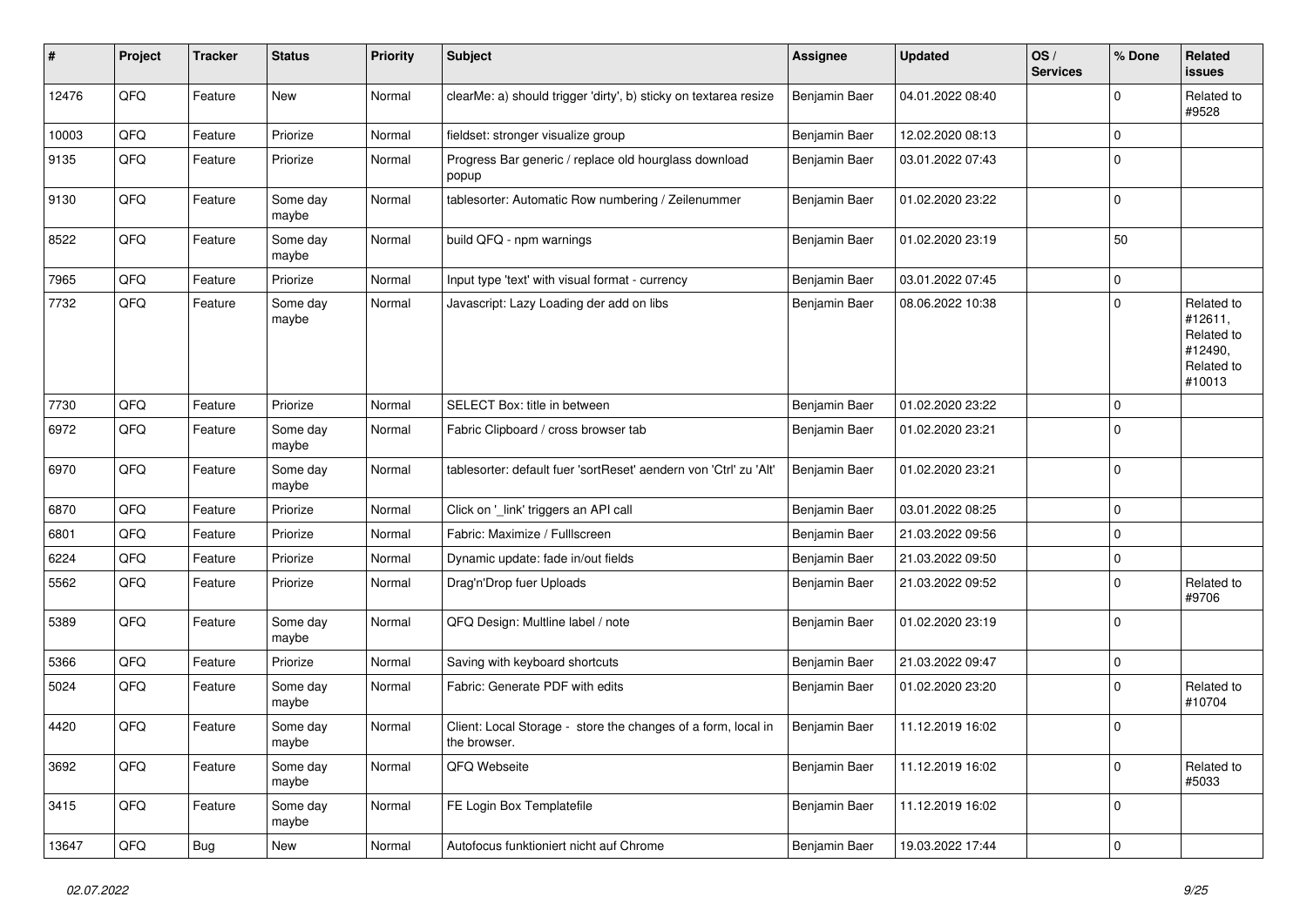| #     | Project | <b>Tracker</b> | <b>Status</b>              | <b>Priority</b> | <b>Subject</b>                                                                                                                                           | Assignee            | <b>Updated</b>   | OS/<br><b>Services</b> | % Done      | Related<br>issues    |
|-------|---------|----------------|----------------------------|-----------------|----------------------------------------------------------------------------------------------------------------------------------------------------------|---------------------|------------------|------------------------|-------------|----------------------|
| 13528 | QFQ     | <b>Bug</b>     | <b>New</b>                 | Normal          | qfq.io > releases: es wird kein neues Release angelegt                                                                                                   | Benjamin Baer       | 19.03.2022 17:46 |                        | $\Omega$    |                      |
| 9898  | QFQ     | <b>Bug</b>     | Feedback                   | Normal          | Formular trotz Timeout gespeichert                                                                                                                       | Benjamin Baer       | 01.02.2020 15:56 |                        | $\Omega$    |                      |
| 9535  | QFQ     | Bug            | Feedback                   | Normal          | Report:  AS '_vertical' - column to wide - vertical >> rot45,<br>rot90                                                                                   | Benjamin Baer       | 01.02.2020 15:56 |                        | $\mathbf 0$ |                      |
| 6566  | QFQ     | Bug            | Priorize                   | Normal          | Link Function 'delete': provided parameter missing on page<br>reload                                                                                     | Benjamin Baer       | 03.01.2022 08:08 |                        | $\Omega$    |                      |
| 6140  | QFQ     | <b>Bug</b>     | Priorize                   | Normal          | QFQ DnD Sort: Locked fields                                                                                                                              | Benjamin Baer       | 21.03.2022 09:56 |                        | $\mathbf 0$ |                      |
| 4457  | QFQ     | Bug            | Priorize                   | Normal          | typeahead: pressing return to select an item, saves the form<br>and closes the form.                                                                     | Benjamin Baer       | 03.01.2022 08:01 |                        | $\Omega$    | Related to<br>#4398  |
| 4454  | QFQ     | <b>Bug</b>     | Some day<br>maybe          | Normal          | Required Elements: multiple elements in a row - whole row<br>marked if only one input is empty.                                                          | Benjamin Baer       | 01.02.2020 23:20 |                        | $\Omega$    |                      |
| 4398  | QFQ     | Bug            | Some dav<br>maybe          | Normal          | Typeahead: mouse click in a prefilled input opens a single<br>item dropdown with the current value - click on it seems to<br>set the value, not the key. | Benjamin Baer       | 01.02.2020 23:20 |                        | $\Omega$    | Related to<br>#4457  |
| 2665  | QFQ     | <b>Bug</b>     | Priorize                   | Normal          | Dynamic Update funktioniert nicht, wenn beim<br>entsprechenden FormElement eine size angegeben ist.                                                      | Benjamin Baer       | 03.01.2022 08:12 |                        | 30          |                      |
| 2063  | QFQ     | <b>Bug</b>     | Some day<br>maybe          | Normal          | Pills auf 'inaktiv' setzen falls keine Element auf dem Pill<br>sichtbar sind.                                                                            | Benjamin Baer       | 11.12.2019 16:03 |                        | $\Omega$    | Related to<br>#3752  |
| 14371 | QFQ     | Feature        | Priorize                   | Normal          | <b>LDAP via REPORT</b>                                                                                                                                   | Carsten Rose        | 19.06.2022 16:37 |                        | $\Omega$    |                      |
| 14290 | QFQ     | Feature        | Priorize                   | Normal          | FormEditor: Show Table Definition                                                                                                                        | <b>Carsten Rose</b> | 19.06.2022 16:37 |                        | $\Omega$    |                      |
| 14090 | QFQ     | Feature        | New                        | Normal          | Nützliche _script funktionen                                                                                                                             | Carsten Rose        | 28.05.2022 11:03 |                        | $\Omega$    |                      |
| 13843 | QFQ     | Feature        | New                        | Normal          | Create JWT via QFQ                                                                                                                                       | Carsten Rose        | 19.03.2022 17:42 |                        | $\mathbf 0$ |                      |
| 13841 | QFQ     | Feature        | <b>New</b>                 | Normal          | Create PDF via iText - evaluate                                                                                                                          | Carsten Rose        | 19.03.2022 17:42 |                        | $\Omega$    |                      |
| 13700 | QFQ     | Feature        | <b>New</b>                 | Normal          | Redesign gfg.io Seite                                                                                                                                    | Carsten Rose        | 19.03.2022 17:43 |                        | $\Omega$    |                      |
| 13566 | QFQ     | Feature        | Ready to sync<br>(develop) | Normal          | Delete config-example.qfq.php file                                                                                                                       | Carsten Rose        | 23.12.2021 09:25 |                        | $\Omega$    |                      |
| 13467 | QFQ     | Feature        | <b>New</b>                 | Normal          | ChangeLog Generator                                                                                                                                      | Carsten Rose        | 19.03.2022 17:46 |                        | $\Omega$    | Related to<br>#11460 |
| 13354 | QFQ     | Feature        | <b>New</b>                 | Normal          | Using Websocket in QFQ                                                                                                                                   | Carsten Rose        | 10.11.2021 15:47 |                        | $\Omega$    |                      |
| 13330 | QFQ     | Feature        | In Progress                | Normal          | Multi Form: Upload                                                                                                                                       | Carsten Rose        | 07.11.2021 12:40 |                        | 50          | Related to<br>#9706  |
| 12679 | QFQ     | Feature        | <b>New</b>                 | Normal          | tablesorter: custom column width                                                                                                                         | Carsten Rose        | 16.06.2021 11:10 |                        | $\mathbf 0$ |                      |
| 12664 | QFQ     | Feature        | <b>New</b>                 | Normal          | TinyMCE: report/remove malicous HTML/JS Code                                                                                                             | Carsten Rose        | 19.03.2022 17:47 |                        | $\Omega$    | Related to<br>#14320 |
| 12632 | QFQ     | Feature        | New                        | Normal          | TinyMCE: Prepare CSS classes for images                                                                                                                  | Carsten Rose        | 04.06.2021 14:35 |                        | 100         | Blocked by<br>#12186 |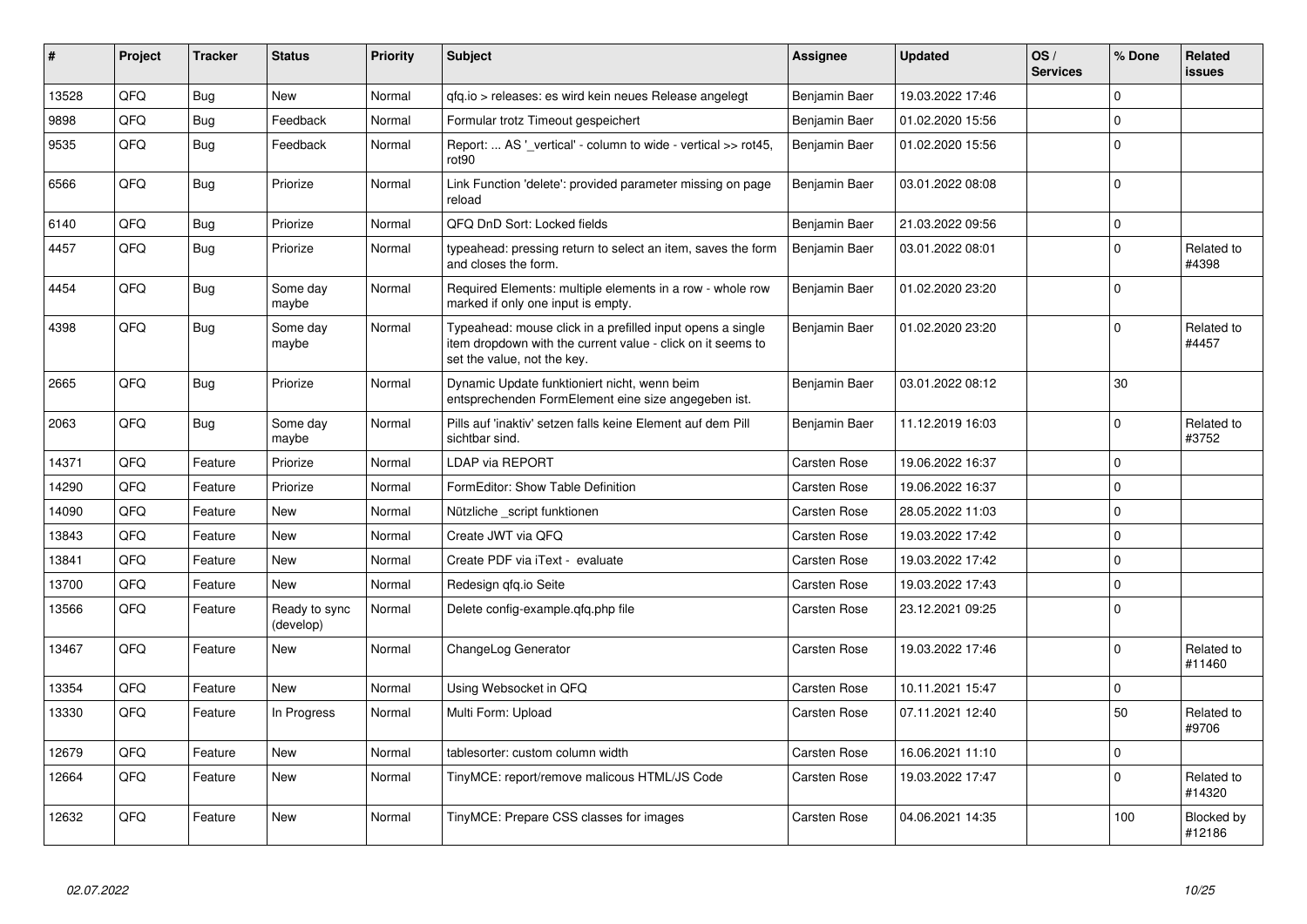| #     | Project | <b>Tracker</b> | <b>Status</b>     | <b>Priority</b> | <b>Subject</b>                                                                                                 | <b>Assignee</b>     | <b>Updated</b>   | OS/<br><b>Services</b> | % Done      | Related<br><b>issues</b>                                               |
|-------|---------|----------------|-------------------|-----------------|----------------------------------------------------------------------------------------------------------------|---------------------|------------------|------------------------|-------------|------------------------------------------------------------------------|
| 12611 | QFQ     | Feature        | Some day<br>maybe | Normal          | Refactoring: Bootstrap with Lazy Loading                                                                       | Carsten Rose        | 08.06.2022 10:37 |                        | $\Omega$    | Related to<br>#12490,<br>Related to<br>#10013,<br>Related to<br>#7732  |
| 12603 | QFQ     | Feature        | <b>New</b>        | Normal          | Dropdown (Select), Radio, checkbox:<br>itemListAlways={{!SELECT key, value}}                                   | <b>Carsten Rose</b> | 19.03.2022 17:47 |                        | $\mathbf 0$ |                                                                        |
| 12584 | QFQ     | Feature        | Feedback          | Normal          | T3 v10 migration script: replace alias-patterns (v11)                                                          | Carsten Rose        | 28.05.2022 11:12 |                        | 100         |                                                                        |
| 12504 | QFQ     | Feature        | Priorize          | Normal          | sql.log: report fe.id                                                                                          | Carsten Rose        | 05.05.2021 22:09 |                        | 0           |                                                                        |
| 12503 | QFQ     | Feature        | Priorize          | Normal          | Detect dangerous UPDATE statement with missing WHERE                                                           | <b>Carsten Rose</b> | 05.05.2021 22:09 |                        | $\mathbf 0$ |                                                                        |
| 12480 | QFQ     | Feature        | <b>New</b>        | Normal          | If QFQ upgrade is running, block further request                                                               | Carsten Rose        | 03.05.2021 20:45 |                        | $\mathbf 0$ |                                                                        |
| 12477 | QFQ     | Feature        | New               | Normal          | Support for refactoring: Form, FormElement, diverse<br>Tabellen/Spalten, tt-content Records                    | Carsten Rose        | 03.05.2021 20:45 |                        | $\Omega$    |                                                                        |
| 12474 | QFQ     | Feature        | <b>New</b>        | Normal          | Check BaseConfigURL if it is given and the the last char is '/                                                 | Carsten Rose        | 03.05.2021 20:45 |                        | $\mathbf 0$ |                                                                        |
| 12465 | QFQ     | Feature        | New               | Normal          | QFQ Function: use in FE to fill StoreRecord                                                                    | Carsten Rose        | 05.05.2021 21:58 |                        | $\mathbf 0$ |                                                                        |
| 12452 | QFQ     | Feature        | Priorize          | Normal          | BaseURL: alsways with '/' at the end                                                                           | Carsten Rose        | 19.06.2022 13:45 |                        | $\Omega$    | Related to<br>#10782                                                   |
| 12440 | QFQ     | Feature        | In Progress       | Normal          | Typo3 V10 upgrade (durchfuehren und testen)                                                                    | Carsten Rose        | 21.03.2022 09:53 |                        | 50          | Related to<br>#12357,<br>Related to<br>#12067,<br>Related to<br>#10661 |
| 12439 | QFQ     | Feature        | In Progress       | Normal          | TinyMCE Paste from Word & Character Count/Limit                                                                | Carsten Rose        | 05.05.2021 22:15 |                        | $\mathbf 0$ |                                                                        |
| 12413 | QFQ     | Feature        | New               | Normal          | STORE_TYPO3: enhance for {{be_users.email:T}},<br>{{fe users.email:T}}                                         | Carsten Rose        | 03.05.2021 20:45 |                        | $\Omega$    | Related to<br>#12412,<br>Related to<br>#10012                          |
| 12412 | QFQ     | Feature        | New               | Normal          | Action/Escape qualifier 'e' (empty), '0': if given, an empty<br>string (or '0') will be treated as 'not found' | Carsten Rose        | 08.05.2021 09:40 |                        | $\Omega$    | Related to<br>#12413,<br>Related to<br>#10012                          |
| 12400 | QFQ     | Feature        | <b>New</b>        | Normal          | Tutorial ist in QFQ Doku, Wird in der Suche gefunden, es<br>gibt aber kein Menupunkt - Inhalt ueberpruefen     | Carsten Rose        | 03.05.2021 20:45 |                        | l 0         |                                                                        |
| 12337 | QFQ     | Feature        | Some day<br>maybe | Normal          | Database.php: better caching                                                                                   | Carsten Rose        | 16.09.2021 15:10 |                        | $\mathbf 0$ |                                                                        |
| 12330 | QFQ     | Feature        | New               | Normal          | Copy to input field / text area / TinyMCE                                                                      | Carsten Rose        | 07.04.2021 09:01 |                        | 0           |                                                                        |
| 12315 | QFQ     | Feature        | Some day<br>maybe | Normal          | Form History (Diffs) / Backups                                                                                 | Carsten Rose        | 16.09.2021 15:10 |                        | 0           |                                                                        |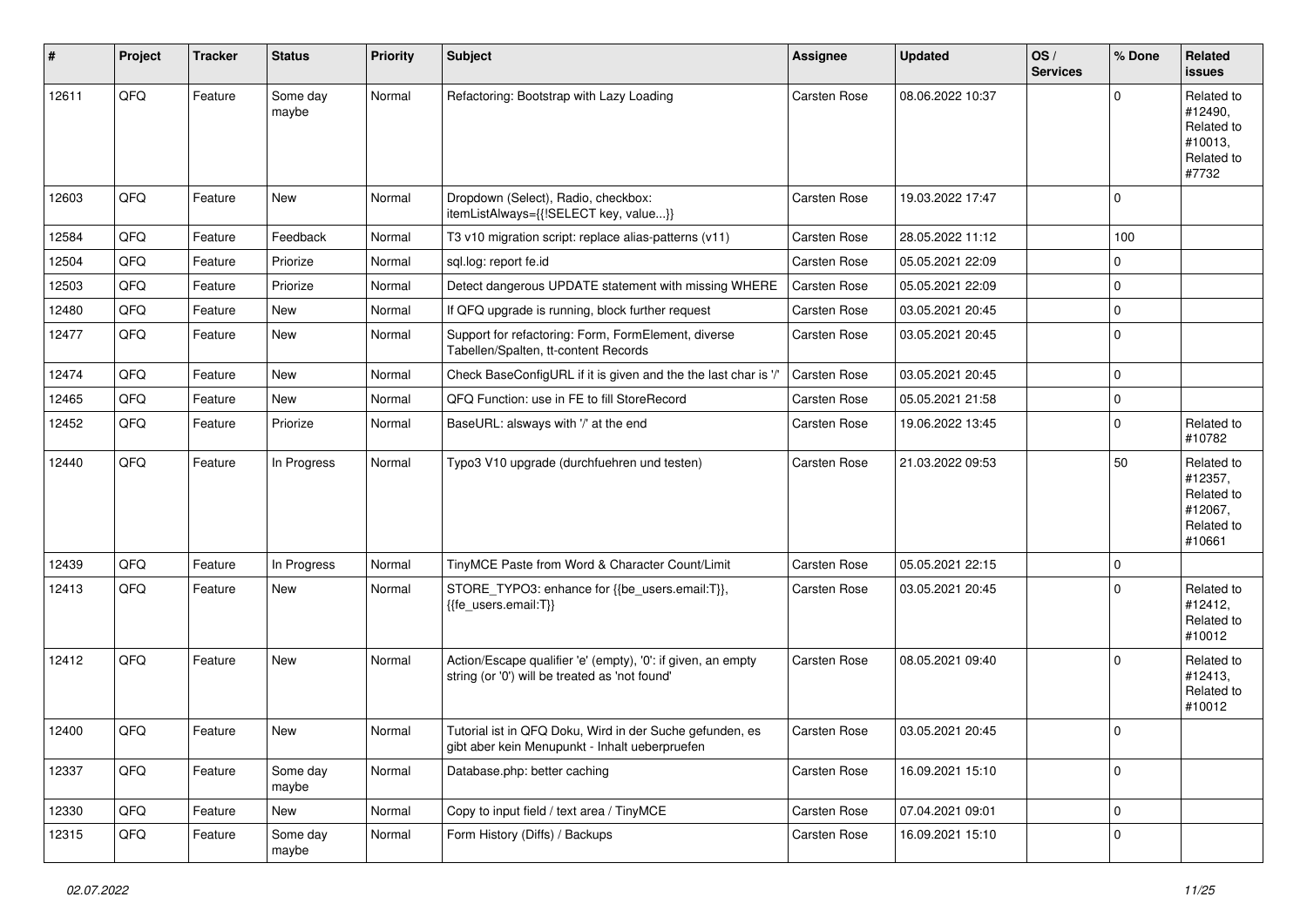| ∦     | Project | <b>Tracker</b> | <b>Status</b>     | <b>Priority</b> | <b>Subject</b>                                                                                       | Assignee                                               | <b>Updated</b>   | OS/<br><b>Services</b> | % Done      | Related<br><b>issues</b>                     |                      |
|-------|---------|----------------|-------------------|-----------------|------------------------------------------------------------------------------------------------------|--------------------------------------------------------|------------------|------------------------|-------------|----------------------------------------------|----------------------|
| 12269 | QFQ     | Feature        | <b>New</b>        | Normal          | 2FA - Login                                                                                          | <b>Carsten Rose</b>                                    | 03.05.2021 20:45 |                        | $\Omega$    |                                              |                      |
| 12163 | QFQ     | Feature        | New               | Normal          | Checkbox: table wrap                                                                                 | Carsten Rose                                           | 03.05.2021 20:51 |                        | 0           |                                              |                      |
| 12162 | QFQ     | Feature        | New               | Normal          | FE.type=sendmail: personalized mailing (several mails) via<br>template                               | Carsten Rose                                           | 03.05.2021 20:45 |                        | $\mathbf 0$ |                                              |                      |
| 12146 | QFQ     | Feature        | New               | Normal          | Autocron Job: Anzeigen wann der naechste Job ausgefuehrt<br>wird, resp das er nicht ausgefuehrt wird | Carsten Rose                                           | 15.03.2021 15:23 |                        | $\Omega$    |                                              |                      |
| 12119 | QFQ     | Feature        | New               | Normal          | AS paged: error message missing if there ist no 'r' argument.                                        | Carsten Rose                                           | 03.05.2021 20:51 |                        | $\mathbf 0$ |                                              |                      |
| 12109 | QFQ     | Feature        | New               | Normal          | Donwload Link: Plain, SIP, Persistent Link, Peristent SIP -<br>new notation                          | Carsten Rose                                           | 03.05.2021 20:45 |                        | $\Omega$    | Related to<br>#12085                         |                      |
| 12024 | QFQ     | Feature        | New               | Normal          | Excel Export: text columns by default decode<br>htmlspeciachar()                                     | Carsten Rose                                           | 17.02.2021 23:55 |                        | $\Omega$    | Related to<br>#12022                         |                      |
| 12023 | QFQ     | Feature        | New               | Normal          | MySQL Stored Precdure: QDECODESPECIALCHAR()                                                          | Carsten Rose                                           | 16.02.2021 11:16 |                        | $\Omega$    | Related to<br>#12022                         |                      |
| 11980 | QFQ     | Feature        | In Progress       | Normal          | protected verzeichnis MUSS geschützt werden                                                          | Carsten Rose                                           | 07.09.2021 13:30 |                        | $\mathbf 0$ |                                              |                      |
| 11955 | QFQ     | Feature        | New               | Normal          | subrecord: new title option to set <th> attributes - e.g. to<br/>customize tablesorter options.</th> | attributes - e.g. to<br>customize tablesorter options. | Carsten Rose     | 03.05.2021 20:47       |             | $\Omega$                                     | Related to<br>#11775 |
| 11775 | QFQ     | Feature        | New               | Normal          | Subrecord Tooltip pro Feld                                                                           | Carsten Rose                                           | 18.12.2020 15:22 |                        | $\Omega$    | Related to<br>#11955                         |                      |
| 11747 | QFQ     | Feature        | New               | Normal          | Maintenance Page with Redirect                                                                       | Carsten Rose                                           | 03.05.2021 20:47 |                        | 0           | Related to<br>#11741                         |                      |
| 11702 | QFQ     | Feature        | New               | Normal          | HTML Special Char makes no sense for 'allbut' if '&' is<br>forbidden                                 | Carsten Rose                                           | 07.12.2021 16:35 |                        | $\Omega$    | Related to<br>#5112,<br>Related to<br>#14320 |                      |
| 11523 | QFQ     | Feature        | New               | Normal          | Mit dynamic Update erkennen, ob Upload gemacht wurde                                                 | Carsten Rose                                           | 13.11.2020 15:07 |                        | $\Omega$    | Related to<br>#9533                          |                      |
| 11516 | QFQ     | Feature        | <b>New</b>        | Normal          | Multi Page Form (Previous/Next Buttons)                                                              | Carsten Rose                                           | 16.03.2021 17:52 |                        | $\Omega$    |                                              |                      |
| 11504 | QFQ     | Feature        | New               | Normal          | Dynamic Update: Button text update for 'Save',' Close' &<br>'Delete'                                 | Carsten Rose                                           | 12.11.2020 23:44 |                        | 0           |                                              |                      |
| 11460 | QFQ     | Feature        | New               | Normal          | Easier creation of changelog: gitchangelog                                                           | Carsten Rose                                           | 12.06.2021 10:20 |                        | $\Omega$    | Related to<br>#13467                         |                      |
| 11323 | QFQ     | Feature        | Some day<br>maybe | Normal          | Report Frontend Editor Modal + Codemirror                                                            | Carsten Rose                                           | 16.09.2021 15:10 |                        | $\Omega$    | Related to<br>#11036                         |                      |
| 11322 | QFQ     | Feature        | Some day<br>maybe | Normal          | Form Element JSON - (multiline parameter field)                                                      | Carsten Rose                                           | 16.09.2021 15:10 |                        | $\mathbf 0$ |                                              |                      |
| 11320 | QFO     | Feature        | Priorize          | Normal          | Typo3 Version 10 support                                                                             | Carsten Rose                                           | 05.05.2021 22:09 |                        | $\mathbf 0$ |                                              |                      |
| 11217 | QFQ     | Feature        | Some day<br>maybe | Normal          | <b>Extend Script Functionality</b>                                                                   | Carsten Rose                                           | 16.09.2021 15:10 |                        | 0           |                                              |                      |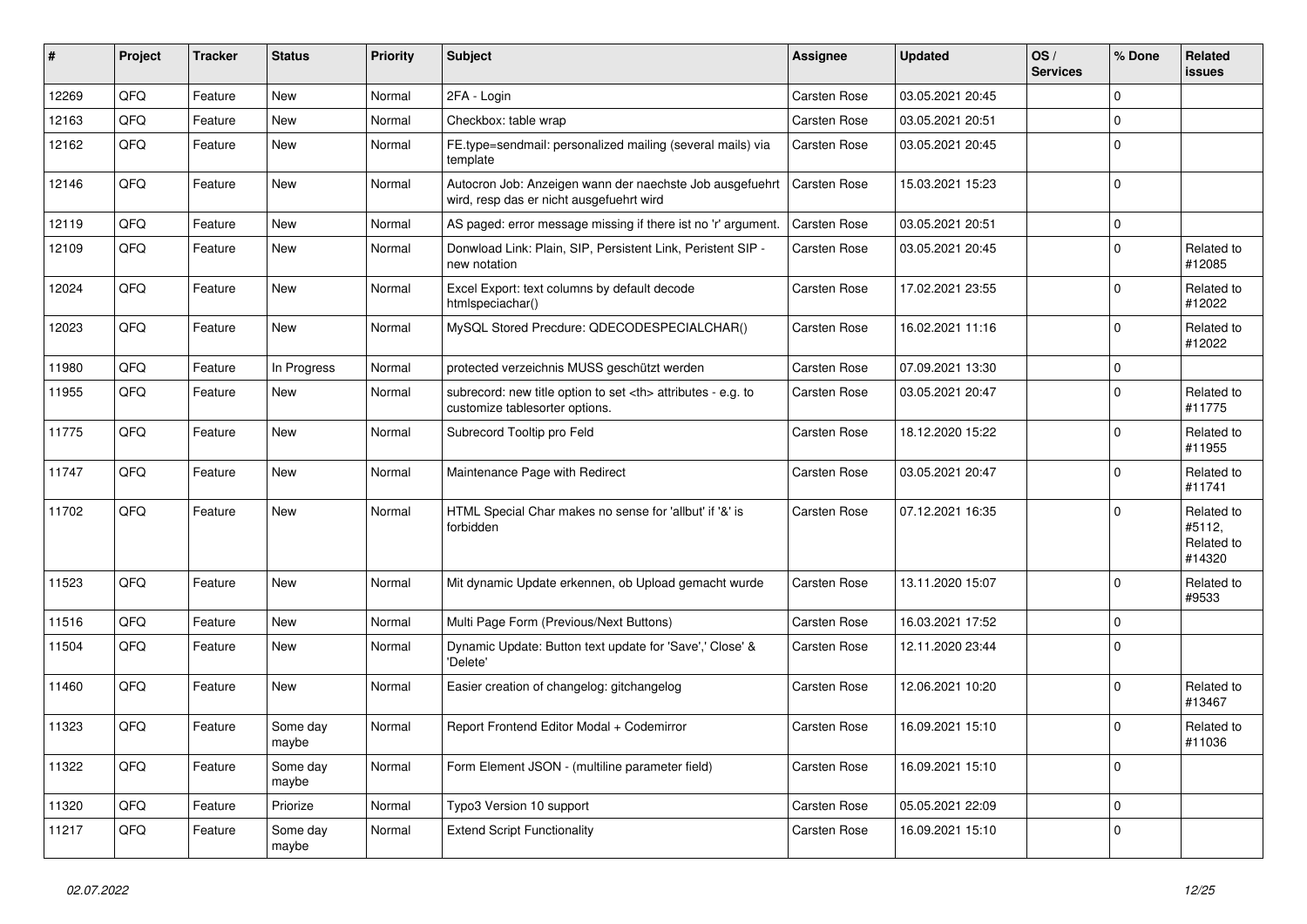| $\vert$ # | Project | <b>Tracker</b> | <b>Status</b>     | Priority | <b>Subject</b>                                                                           | Assignee            | <b>Updated</b>   | OS/<br><b>Services</b> | % Done      | Related<br><b>issues</b>                                              |
|-----------|---------|----------------|-------------------|----------|------------------------------------------------------------------------------------------|---------------------|------------------|------------------------|-------------|-----------------------------------------------------------------------|
| 11080     | QFQ     | Feature        | New               | Normal   | Send MQTT messages                                                                       | Carsten Rose        | 29.08.2020 19:49 |                        | $\Omega$    |                                                                       |
| 11076     | QFQ     | Feature        | In Progress       | Normal   | SELECT  AS websocket                                                                     | <b>Carsten Rose</b> | 30.08.2020 17:49 |                        | $\mathbf 0$ |                                                                       |
| 11036     | QFQ     | Feature        | Some day<br>maybe | Normal   | inline report editor permissions                                                         | Carsten Rose        | 16.09.2021 15:09 |                        | $\Omega$    | Related to<br>#11323                                                  |
| 10996     | QFQ     | Feature        | <b>New</b>        | Normal   | Download video via sip: no seek                                                          | Carsten Rose        | 12.08.2020 14:18 |                        | $\Omega$    |                                                                       |
| 10979     | QFQ     | Feature        | New               | Normal   | Ajax Calls an API - dataReport                                                           | Carsten Rose        | 11.05.2022 12:15 |                        | $\Omega$    |                                                                       |
| 10976     | QFQ     | Feature        | New               | Normal   | Excel Export Verbesserungen                                                              | <b>Carsten Rose</b> | 06.08.2020 10:56 |                        | $\mathbf 0$ |                                                                       |
| 10819     | QFQ     | Feature        | <b>New</b>        | Normal   | Persistent SIP - second try                                                              | Carsten Rose        | 29.06.2020 23:02 |                        | $\Omega$    | Related to<br>#6261                                                   |
| 10793     | QFQ     | Feature        | In Progress       | Normal   | Update NPM Packages                                                                      | <b>Carsten Rose</b> | 07.09.2021 13:25 |                        | 30          |                                                                       |
| 10745     | QFQ     | Feature        | Some day<br>maybe | Normal   | <b>Tablesorter Excel Export</b>                                                          | <b>Carsten Rose</b> | 16.09.2021 15:09 |                        | $\Omega$    |                                                                       |
| 10716     | QFQ     | Feature        | Some day<br>maybe | Normal   | Business Logic mit Externen Skripten                                                     | <b>Carsten Rose</b> | 16.09.2021 15:10 |                        | $\Omega$    | Related to<br>#10713,<br>Related to<br>#8217                          |
| 10714     | QFQ     | Feature        | New               | Normal   | multi Table Form                                                                         | <b>Carsten Rose</b> | 16.03.2021 18:44 |                        | $\mathbf 0$ |                                                                       |
| 10593     | QFQ     | Feature        | <b>New</b>        | Normal   | label2: text behind input element                                                        | <b>Carsten Rose</b> | 16.05.2020 10:57 |                        | $\Omega$    |                                                                       |
| 10443     | QFQ     | Feature        | In Progress       | Normal   | Konzept api / live                                                                       | Carsten Rose        | 07.05.2020 09:39 |                        | $\mathbf 0$ |                                                                       |
| 10119     | QFQ     | Feature        | <b>New</b>        | Normal   | Dropdown (selectlist) & TypeAhead: format and catagorize<br>list                         | <b>Carsten Rose</b> | 07.05.2020 09:36 |                        | $\Omega$    |                                                                       |
| 10116     | QFQ     | Feature        | Some day<br>maybe | Normal   | TypeAhead: Tag - show inside 'input' element                                             | Carsten Rose        | 16.09.2021 15:09 |                        | $\Omega$    |                                                                       |
| 10115     | QFQ     | Feature        | New               | Normal   | TypeAhead: static list                                                                   | Carsten Rose        | 26.02.2020 16:42 |                        | 100         |                                                                       |
| 10095     | QFQ     | Feature        | Some day<br>maybe | Normal   | Generic Gitlab Integration into QFQ                                                      | <b>Carsten Rose</b> | 16.09.2021 15:10 |                        | $\Omega$    |                                                                       |
| 10080     | QFQ     | Feature        | New               | Normal   | Popup on 'save' / 'close': configure dialog (answer<br>yes/no/cancle/)                   | <b>Carsten Rose</b> | 28.03.2021 20:52 |                        | $\Omega$    | Is duplicate<br>of #12262                                             |
| 10015     | QFQ     | Feature        | Priorize          | Normal   | Monospace in Textarea                                                                    | Carsten Rose        | 03.02.2020 13:40 |                        | $\mathbf 0$ |                                                                       |
| 10014     | QFQ     | Feature        | New               | Normal   | Manual.rst: describe behaviour and process order of<br>fillStoreVar, slaveId, sqlBefore, | <b>Carsten Rose</b> | 01.02.2020 22:31 |                        | $\Omega$    |                                                                       |
| 10013     | QFQ     | Feature        | Some day<br>maybe | Normal   | FE.typ=editor: CodeMirror                                                                | <b>Carsten Rose</b> | 08.06.2022 10:37 |                        | $\Omega$    | Related to<br>#12611,<br>Related to<br>#12490,<br>Related to<br>#7732 |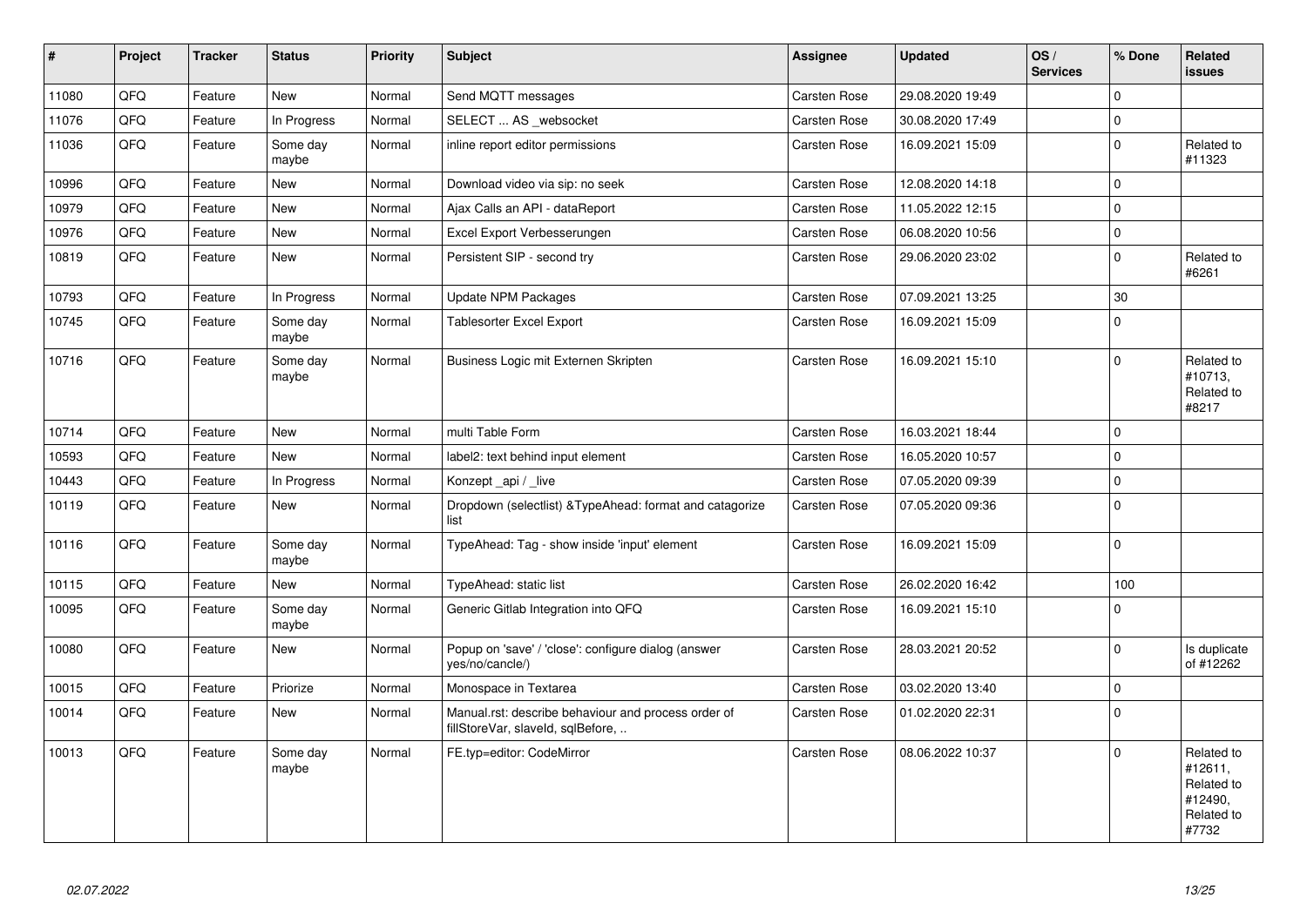| #     | Project    | <b>Tracker</b> | <b>Status</b>     | <b>Priority</b> | Subject                                                                                                                               | Assignee     | <b>Updated</b>   | OS/<br><b>Services</b> | % Done      | Related<br>issues                                                      |
|-------|------------|----------------|-------------------|-----------------|---------------------------------------------------------------------------------------------------------------------------------------|--------------|------------------|------------------------|-------------|------------------------------------------------------------------------|
| 10012 | QFQ        | Feature        | Priorize          | Normal          | redirectAllMailTo: {{beEmail:T}}                                                                                                      | Carsten Rose | 08.05.2021 09:54 |                        | $\Omega$    | Related to<br>#12412,<br>Related to<br>#12413.<br>Related to<br>#10011 |
| 10011 | QFQ        | Feature        | Priorize          | Normal          | Offer new STORE TYPO3 Variable 'beUser', 'beEmail'                                                                                    | Carsten Rose | 08.05.2021 09:51 |                        | $\Omega$    | Related to<br>#10012,<br>Related to<br>#12511                          |
| 10005 | QFQ        | Feature        | Priorize          | Normal          | Report / special column name:  AS calendar                                                                                            | Carsten Rose | 03.06.2020 17:28 |                        | $\Omega$    |                                                                        |
| 9983  | QFQ        | Feature        | New               | Normal          | Report Notation: new keyword 'range'                                                                                                  | Carsten Rose | 01.02.2020 15:55 |                        | $\Omega$    |                                                                        |
| 9968  | QFQ        | Feature        | Priorize          | Normal          | Tooltip in Links for Developer                                                                                                        | Carsten Rose | 01.02.2020 23:17 |                        | $\mathbf 0$ |                                                                        |
| 9928  | QFQ        | Feature        | Priorize          | Normal          | SpecialColumnName: a) Deprecated: ' AS "_+tag " ', b)<br>New: ' AS "_ <tag1><tag2>"'</tag2></tag1>                                    | Carsten Rose | 01.02.2020 23:17 |                        | $\Omega$    | Related to<br>#9929                                                    |
| 9927  | QFQ        | Feature        | New               | Normal          | QFQ Update: a) Update nur machen wenn BE User<br>eingeloggt ist., b) Bei Fehler genaue Meldung welcher<br>Updateschritt Probleme hat. | Carsten Rose | 22.01.2020 12:59 |                        | $\Omega$    |                                                                        |
| 9900  | QFQ        | Feature        | Priorize          | Normal          | Generic API Call: tt-content record >> JSON                                                                                           | Carsten Rose | 01.02.2020 10:13 |                        | $\mathbf 0$ |                                                                        |
| 9811  | QFQ        | Feature        | New               | Normal          | Report: tag every n'th row                                                                                                            | Carsten Rose | 01.02.2020 23:22 |                        | $\Omega$    |                                                                        |
| 9781  | QFQ        | Feature        | New               | Normal          | Button: CSS class to make buttons smaller                                                                                             | Carsten Rose | 01.02.2020 23:22 |                        | $\mathbf 0$ |                                                                        |
| 9777  | QFQ        | Feature        | New               | Normal          | Logging QFQ Variables                                                                                                                 | Carsten Rose | 16.12.2019 17:17 |                        | $\Omega$    |                                                                        |
| 9707  | QFQ        | Feature        | New               | Normal          | SIP security: encode pageld and check pageld on decode                                                                                | Carsten Rose | 01.02.2020 23:22 |                        | $\mathbf 0$ |                                                                        |
| 9706  | QFQ        | Feature        | New               | Normal          | Multi File Upload (hidden template group)                                                                                             | Carsten Rose | 01.02.2020 23:22 |                        | $\Omega$    | Related to<br>#7521,<br>Related to<br>#5562,<br>Related to<br>#13330   |
| 9704  | QFQ        | Feature        | Some day<br>maybe | Normal          | Thumbnails Generieren beim Splitten von PDF Files                                                                                     | Carsten Rose | 11.12.2019 16:01 |                        | $\Omega$    |                                                                        |
| 9668  | QFQ        | Feature        | Priorize          | Normal          | Form.mode: rename 'hidden' to 'hide'                                                                                                  | Carsten Rose | 05.05.2021 22:14 |                        | $\Omega$    | Related to<br>#6437                                                    |
| 9602  | <b>QFQ</b> | Feature        | New               | Normal          | Form definition as JSON                                                                                                               | Carsten Rose | 01.02.2020 23:21 |                        | 0           | Related to<br>#9600                                                    |
| 9579  | QFQ        | Feature        | Some day<br>maybe | Normal          | Multiform with Process Row                                                                                                            | Carsten Rose | 11.12.2019 16:01 |                        | $\mathbf 0$ |                                                                        |
| 9537  | QFQ        | Feature        | New               | Normal          | FormEditor: Edit fieldset in FrontEnd                                                                                                 | Carsten Rose | 01.02.2020 23:22 |                        | 0           |                                                                        |
| 9394  | QFQ        | Feature        | Priorize          | Normal          | REST: allow for non numerical ids in get requests                                                                                     | Carsten Rose | 05.05.2021 22:10 |                        | $\mathbf 0$ |                                                                        |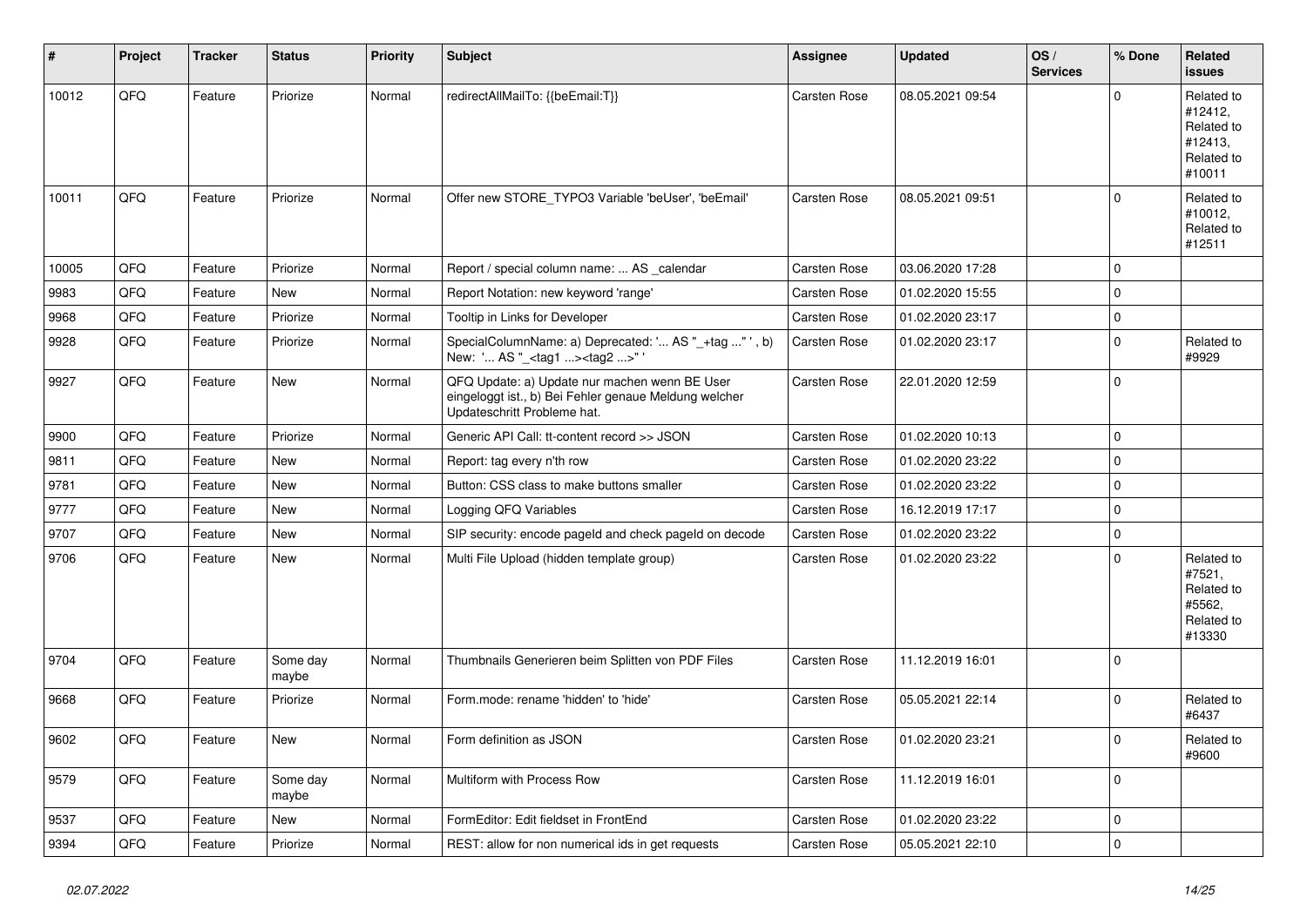| #    | Project | <b>Tracker</b> | <b>Status</b>     | <b>Priority</b> | Subject                                                                                                | Assignee     | <b>Updated</b>   | OS/<br><b>Services</b> | % Done         | Related<br>issues    |
|------|---------|----------------|-------------------|-----------------|--------------------------------------------------------------------------------------------------------|--------------|------------------|------------------------|----------------|----------------------|
| 9352 | QFQ     | Feature        | New               | Normal          | FE 'Native' fire slaveld, sqlAfter, sqlIns                                                             | Carsten Rose | 01.02.2020 23:22 |                        | $\Omega$       |                      |
| 9348 | QFQ     | Feature        | New               | Normal          | defaultThumbnailSize: pre render thumbnails                                                            | Carsten Rose | 12.06.2021 09:05 |                        | $\Omega$       |                      |
| 9346 | QFQ     | Feature        | Priorize          | Normal          | beforeSave: check if an upload is given                                                                | Carsten Rose | 11.06.2021 21:18 |                        | $\Omega$       |                      |
| 9221 | QFQ     | Feature        | New               | Normal          | typeAhead: Zeichenlimite ausschalten                                                                   | Carsten Rose | 29.06.2022 22:36 |                        | $\Omega$       |                      |
| 9208 | QFQ     | Feature        | New               | Normal          | Manage 'recent' records                                                                                | Carsten Rose | 01.02.2020 23:22 |                        | $\Omega$       |                      |
| 9136 | QFQ     | Feature        | New               | Normal          | Create ZIP files with dynamic PDFs                                                                     | Carsten Rose | 01.02.2020 23:22 |                        | $\Omega$       |                      |
| 9129 | QFQ     | Feature        | New               | Normal          | sqlValidate: Message as notification, not as error                                                     | Carsten Rose | 01.02.2020 23:22 |                        | 0              | Related to<br>#9128  |
| 9128 | QFQ     | Feature        | New               | Normal          | Error Message: not replaced variables- a) replace back to '{{',<br>b) underline                        | Carsten Rose | 01.02.2020 23:22 |                        | $\mathbf 0$    | Related to<br>#9129  |
| 8975 | QFQ     | Feature        | New               | Normal          | Report Notation: 2.0                                                                                   | Carsten Rose | 01.02.2020 23:22 |                        | $\Omega$       | Related to<br>#8963  |
| 8963 | QFQ     | Feature        | Priorize          | Normal          | Setting values in a store: flexible way                                                                | Carsten Rose | 05.05.2021 22:10 |                        | $\Omega$       | Related to<br>#8975  |
| 8894 | QFQ     | Feature        | Some day<br>maybe | Normal          | Documentation Tags Usable in QFQ Application                                                           | Carsten Rose | 11.12.2019 16:01 |                        | $\Omega$       |                      |
| 8892 | QFQ     | Feature        | Some day<br>maybe | Normal          | Display and Edit SQL Comments in Form Editor                                                           | Carsten Rose | 11.12.2019 16:01 |                        | $\Omega$       |                      |
| 8806 | QFQ     | Feature        | New               | Normal          | SQL Function nl2br                                                                                     | Carsten Rose | 01.02.2020 23:22 |                        | $\Omega$       |                      |
| 8719 | QFQ     | Feature        | New               | Normal          | extraButtonLock: add support for 0/1                                                                   | Carsten Rose | 01.02.2020 23:22 |                        | $\mathbf 0$    |                      |
| 8702 | QFQ     | Feature        | New               | Normal          | Load Record which is locked: missing user info                                                         | Carsten Rose | 11.12.2019 16:16 |                        | $\Omega$       | Related to<br>#9789  |
| 8586 | QFQ     | Feature        | Some day<br>maybe | Normal          | QFQ: Enhance Error message for 'record not found'                                                      | Carsten Rose | 16.09.2021 15:10 |                        | $\Omega$       |                      |
| 8585 | QFQ     | Feature        | Priorize          | Normal          | Enhance Error message for 'unknown form'                                                               | Carsten Rose | 01.02.2020 10:13 |                        | $\mathbf 0$    |                      |
| 8584 | QFQ     | Feature        | Priorize          | Normal          | FE 'Action' - never assign to Container (except Template<br>Group)                                     | Carsten Rose | 01.02.2020 10:13 |                        | $\mathbf 0$    |                      |
| 8520 | QFQ     | Feature        | Some day<br>maybe | Normal          | Bring QFQ to Composer                                                                                  | Carsten Rose | 16.09.2021 15:10 |                        | $\overline{0}$ |                      |
| 8336 | QFQ     | Feature        | New               | Normal          | Form > modified > Close New: a) Optional disable popup, b)<br>custom text, c) mode on save: close stay | Carsten Rose | 01.02.2020 23:22 |                        | $\Omega$       | Related to<br>#8335  |
| 8277 | QFQ     | Feature        | Priorize          | Normal          | fe.parameter.default=                                                                                  | Carsten Rose | 01.02.2020 23:17 |                        | 0              | Related to<br>#8113  |
| 8217 | QFQ     | Feature        | New               | Normal          | if-elseif-else construct                                                                               | Carsten Rose | 16.03.2021 18:41 |                        | $\mathbf 0$    | Related to<br>#10716 |
| 8187 | QFQ     | Feature        | New               | Normal          | Subrecord: enable/hide new button - make new/edit/delete<br>customizeable.                             | Carsten Rose | 06.03.2021 18:44 |                        | 0              | Related to<br>#11326 |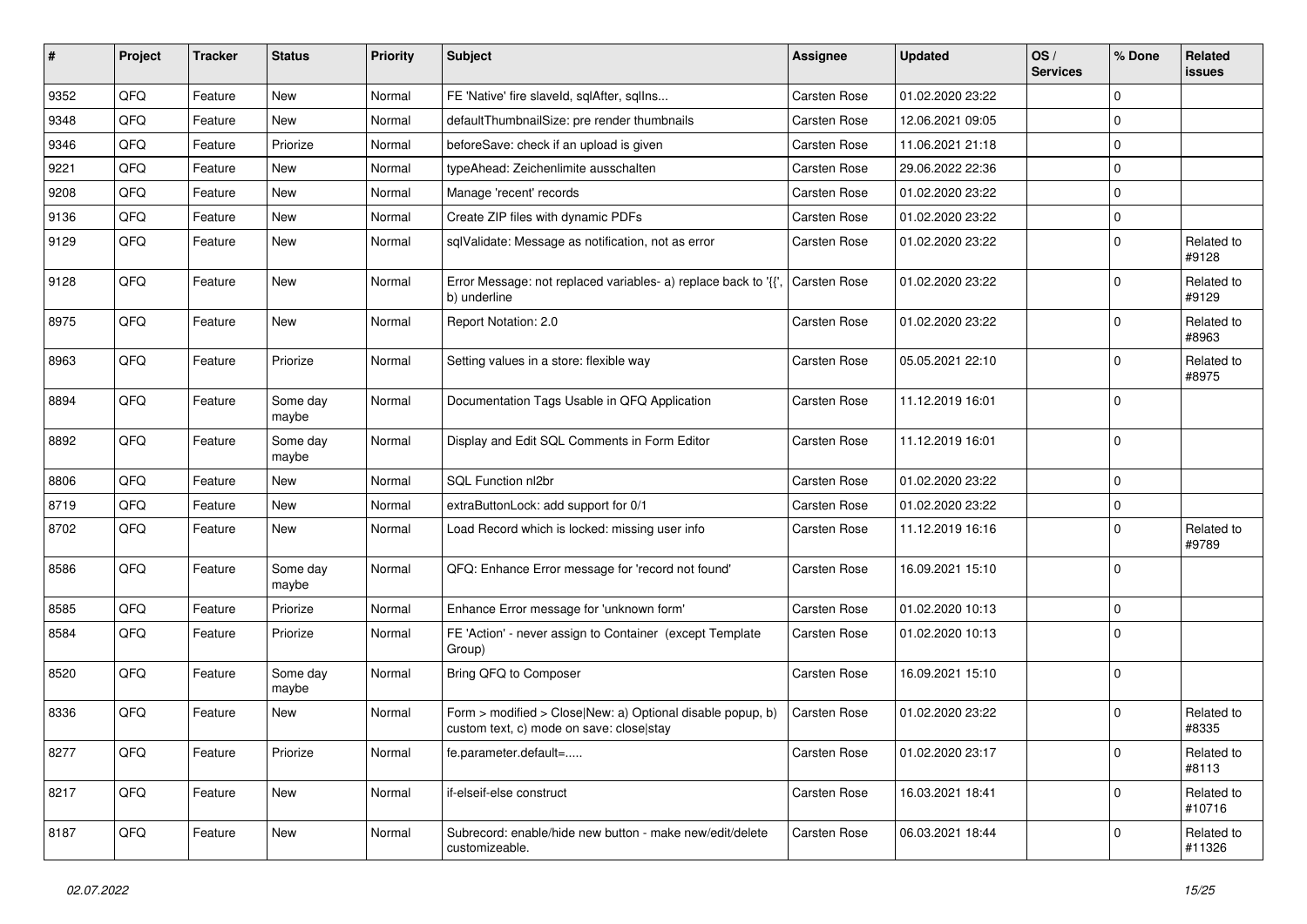| #    | <b>Project</b> | <b>Tracker</b> | <b>Status</b>     | <b>Priority</b> | <b>Subject</b>                                                          | Assignee            | <b>Updated</b>   | OS/<br><b>Services</b> | % Done      | Related<br>issues          |
|------|----------------|----------------|-------------------|-----------------|-------------------------------------------------------------------------|---------------------|------------------|------------------------|-------------|----------------------------|
| 8101 | QFQ            | Feature        | Some day<br>maybe | Normal          | Password hash: support further hashing methods                          | <b>Carsten Rose</b> | 16.09.2021 15:10 |                        | $\Omega$    |                            |
| 8089 | QFQ            | Feature        | New               | Normal          | Copy/Paste for FormElements                                             | <b>Carsten Rose</b> | 01.02.2020 23:22 |                        | 0           |                            |
| 8044 | QFQ            | Feature        | Priorize          | Normal          | Transaction: a) Form, b) Report                                         | Carsten Rose        | 05.05.2021 22:14 |                        | $\Omega$    | Related to<br>#8043        |
| 8034 | QFQ            | Feature        | Priorize          | Normal          | FormElement 'data': 22.22.2222 should not be accepted                   | Carsten Rose        | 01.02.2020 10:13 |                        | $\Omega$    |                            |
| 7924 | QFQ            | Feature        | New               | Normal          | Radio/Checkbox with Tooltip                                             | Carsten Rose        | 01.02.2020 23:22 |                        | $\mathbf 0$ |                            |
| 7920 | QFQ            | Feature        | New               | Normal          | FE: Syntax Highlight, Zeinlenumbruch                                    | Carsten Rose        | 01.02.2020 10:03 |                        | 0           |                            |
| 7812 | QFQ            | Feature        | New               | Normal          | FE 'Subrecord' - new option 'subrecordShowFilter',<br>'subrecordPaging' | Carsten Rose        | 01.02.2020 23:22 |                        | 0           |                            |
| 7683 | QFQ            | Feature        | New               | Normal          | Special column names in '{{ SELECT  AS _link }}' should<br>be detected  | Carsten Rose        | 01.02.2020 23:21 |                        | $\mathbf 0$ |                            |
| 7681 | QFQ            | Feature        | <b>New</b>        | Normal          | Optional switch off 'check for modified record'                         | Carsten Rose        | 01.02.2020 23:21 |                        | $\Omega$    |                            |
| 7660 | QFQ            | Feature        | New               | Normal          | IMAP: import mails to DB, move / delete mails                           | Carsten Rose        | 01.02.2020 09:52 |                        | $\Omega$    |                            |
| 7630 | QFQ            | Feature        | Priorize          | Normal          | detailed error message for simple upload                                | Carsten Rose        | 01.02.2020 10:13 |                        | 0           |                            |
| 7522 | QFQ            | Feature        | Priorize          | Normal          | Inserting default index.html to folder (Avoid Apache Indexing)          | Carsten Rose        | 01.02.2020 10:13 |                        | $\Omega$    |                            |
| 7521 | QFQ            | Feature        | New               | Normal          | TemplateGroup: fe.type=upload                                           | Carsten Rose        | 01.02.2020 23:21 |                        | $\mathbf 0$ | Related to<br>#9706        |
| 7520 | QFQ            | Feature        | New               | Normal          | QR Code:  AS _qr ( AS _link)                                            | <b>Carsten Rose</b> | 01.02.2020 23:22 |                        | $\mathbf 0$ |                            |
| 7519 | QFQ            | Feature        | <b>New</b>        | Normal          | Select: Multi                                                           | Carsten Rose        | 01.02.2020 23:22 |                        | $\Omega$    |                            |
| 7481 | QFQ            | Feature        | New               | Normal          | Detect 'BaseUrl' automatically                                          | Carsten Rose        | 01.02.2020 23:21 |                        | 0           |                            |
| 7480 | QFQ            | Feature        | New               | Normal          | Record History (Undo / Redo)                                            | Carsten Rose        | 11.12.2019 16:16 |                        | $\Omega$    | Related to<br>#2361        |
| 7453 | QFQ            | Feature        | Some day<br>maybe | Normal          | import / export forms QFQ                                               | Carsten Rose        | 16.09.2021 15:10 |                        | $\Omega$    |                            |
| 7452 | QFQ            | Feature        | Some day<br>maybe | Normal          | automate deployment new QFQ version                                     | Carsten Rose        | 16.09.2021 15:10 |                        | 0           |                            |
| 7342 | QFQ            | Feature        | New               | Normal          | add content $=$ hide this                                               | Carsten Rose        | 01.02.2020 23:21 |                        | 0           |                            |
| 7336 | QFQ            | Feature        | Some day<br>maybe | Normal          | PDF Upload: disallow PDFs with specific Meta information                | Carsten Rose        | 11.12.2019 16:01 |                        | $\mathbf 0$ |                            |
| 7290 | QFQ            | Feature        | Priorize          | Normal          | FormEditor: title as textarea if LEN(title)>60                          | Carsten Rose        | 01.02.2020 10:13 |                        | 0           | <b>Blocked by</b><br>#7682 |
| 7280 | QFQ            | Feature        | <b>New</b>        | Normal          | recently used table                                                     | Carsten Rose        | 01.02.2020 23:21 |                        | 0           |                            |
| 7239 | QFQ            | Feature        | New               | Normal          | TinyMCE: html tag whitelist                                             | Carsten Rose        | 01.02.2020 23:21 |                        | 0           | Related to<br>#14320       |
| 7217 | QFQ            | Feature        | Priorize          | Normal          | Download: notice User if `_sip=?` is missing                            | Carsten Rose        | 01.02.2020 10:13 |                        | 0           |                            |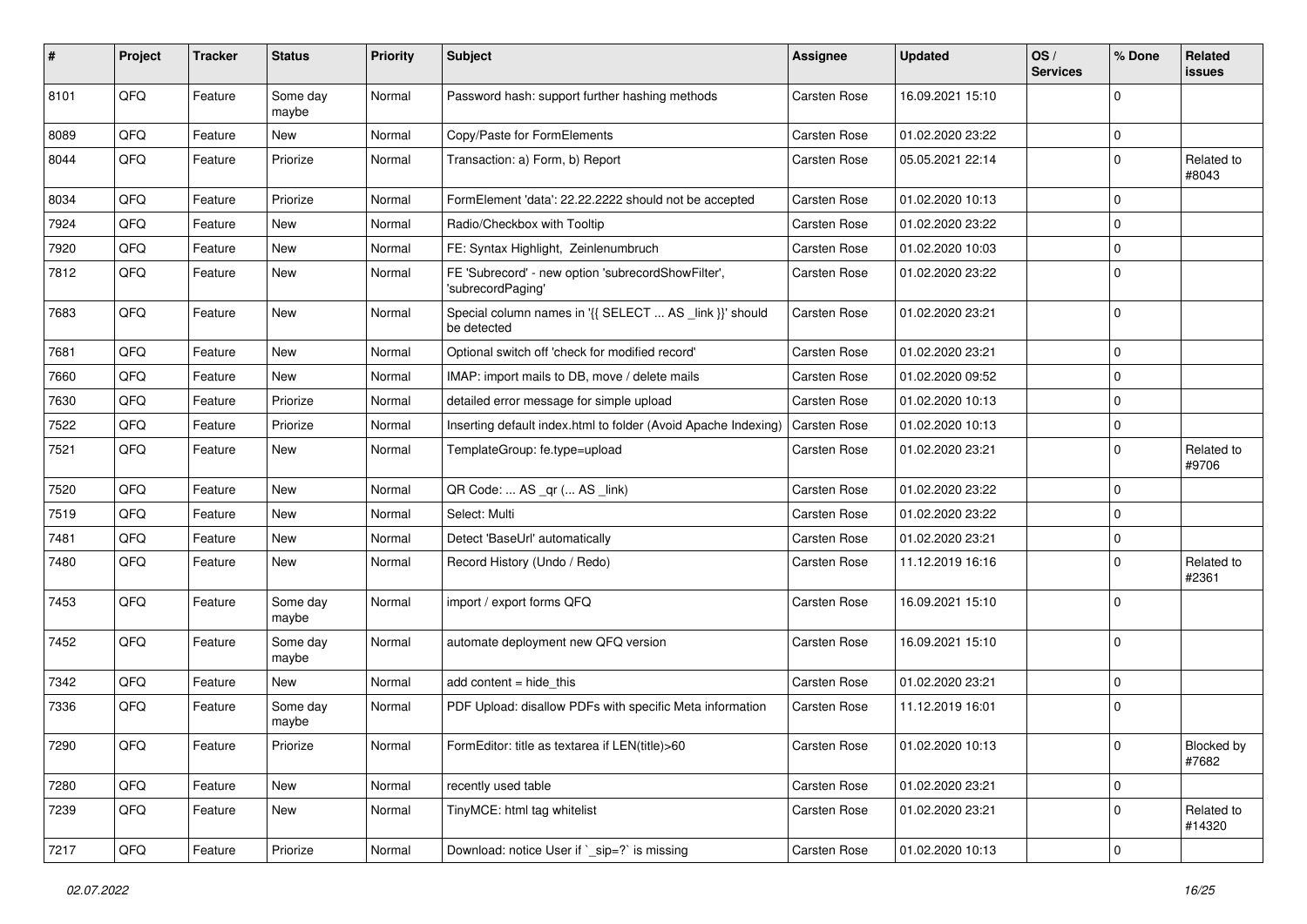| #    | Project | <b>Tracker</b> | <b>Status</b>     | <b>Priority</b> | Subject                                                                                                                    | Assignee            | <b>Updated</b>   | OS/<br><b>Services</b> | % Done      | Related<br><b>issues</b>                    |
|------|---------|----------------|-------------------|-----------------|----------------------------------------------------------------------------------------------------------------------------|---------------------|------------------|------------------------|-------------|---------------------------------------------|
| 7175 | QFQ     | Feature        | <b>New</b>        | Normal          | Upload: md5 hash as filename                                                                                               | Carsten Rose        | 01.02.2020 23:21 |                        | $\Omega$    |                                             |
| 7119 | QFQ     | Feature        | <b>New</b>        | Normal          | Upload: scaleDownWidth, scaleDownHeight                                                                                    | <b>Carsten Rose</b> | 01.02.2020 23:21 |                        | $\Omega$    |                                             |
| 7109 | QFQ     | Feature        | <b>New</b>        | Normal          | Dynamic Updates: row/element hide                                                                                          | Carsten Rose        | 01.02.2020 23:22 |                        | $\Omega$    | Has<br>duplicate<br>#4081                   |
| 7107 | QFQ     | Feature        | Some day<br>maybe | Normal          | Showcase Registration Tool: Anmeldung / Administration :<br>Liste Anmeldungen / Emaileinaldung                             | Carsten Rose        | 11.12.2019 16:01 |                        | $\Omega$    |                                             |
| 7102 | QFQ     | Feature        | New               | Normal          | Comment sign in report: '#' and '--'                                                                                       | Carsten Rose        | 01.02.2020 23:21 |                        | $\Omega$    |                                             |
| 7099 | QFQ     | Feature        | New               | Normal          | Redesign FormEditor                                                                                                        | Carsten Rose        | 01.02.2020 23:21 |                        | $\mathbf 0$ |                                             |
| 6998 | QFQ     | Feature        | Priorize          | Normal          | Form: with debug=on show column information as tooltip of<br>column label                                                  | Carsten Rose        | 01.02.2020 10:13 |                        | $\Omega$    |                                             |
| 6855 | QFQ     | Feature        | New               | Normal          | With {{feUser:U}}!={{feUser:T}}: Save / Delete: only possible<br>with {{feUserSave:U}}='yes' and '{{feUserDelete:U}}='yes' | <b>Carsten Rose</b> | 01.02.2020 23:21 |                        | $\mathbf 0$ |                                             |
| 6765 | QFQ     | Feature        | <b>New</b>        | Normal          | Moeglichkeit via QFQ eigene Logs zu schreiben                                                                              | Carsten Rose        | 01.02.2020 23:21 |                        | $\Omega$    |                                             |
| 6723 | QFQ     | Feature        | <b>New</b>        | Normal          | Report QFQ Installation and Version                                                                                        | Carsten Rose        | 12.06.2021 09:07 |                        | $\Omega$    |                                             |
| 6715 | QFQ     | Feature        | Some day<br>maybe | Normal          | Code-Refactoring: dbArray vereinheitlichen                                                                                 | Carsten Rose        | 11.12.2019 16:02 |                        | $\Omega$    |                                             |
| 6609 | QFQ     | Feature        | New               | Normal          | Formlet: JSON API erweitern                                                                                                | Carsten Rose        | 01.02.2020 23:21 |                        | 50          |                                             |
| 6602 | QFQ     | Feature        | New               | Normal          | Formlet: in Report auf Mausklick ein mini-form oeffnen                                                                     | Carsten Rose        | 11.12.2019 16:16 |                        | $\Omega$    |                                             |
| 6594 | QFQ     | Feature        | <b>New</b>        | Normal          | Excel: on download, check if there is a valid sip                                                                          | Carsten Rose        | 01.02.2020 23:21 |                        | $\Omega$    |                                             |
| 6437 | QFQ     | Feature        | New               | Normal          | Neuer Mode Button bei FormElementen                                                                                        | Carsten Rose        | 01.02.2020 23:21 |                        | $\Omega$    | Related to<br>#9668,<br>Blocked by<br>#9678 |
| 6292 | QFQ     | Feature        | <b>New</b>        | Normal          | Download: File speichern mit Hash aber original Filename in<br>der Datenbank vermerken fuer Downloads                      | <b>Carsten Rose</b> | 01.02.2020 23:21 |                        | $\Omega$    |                                             |
| 6289 | QFQ     | Feature        | <b>New</b>        | Normal          | Form: Log                                                                                                                  | Carsten Rose        | 01.02.2020 23:21 |                        | $\Omega$    |                                             |
| 6261 | QFQ     | Feature        | New               | Normal          | Persistent SIP                                                                                                             | <b>Carsten Rose</b> | 12.06.2021 09:07 |                        | $\Omega$    | Related to<br>#10819                        |
| 6250 | QFQ     | Feature        | In Progress       | Normal          | Enhance layout: a) Subrecord, b) Subrecord-Title                                                                           | Carsten Rose        | 01.02.2020 23:22 |                        | $\Omega$    | Related to<br>#5391                         |
| 5983 | QFQ     | Feature        | Some day<br>maybe | Normal          | Form Submit (save & update): normalize date/-time FE                                                                       | Carsten Rose        | 01.02.2020 23:19 |                        | $\Omega$    |                                             |
| 5942 | QFQ     | Feature        | Priorize          | Normal          | 'L' and 'type': append to links, generate via 'link' by using 'u:'                                                         | Carsten Rose        | 01.02.2020 10:13 |                        | $\mathbf 0$ |                                             |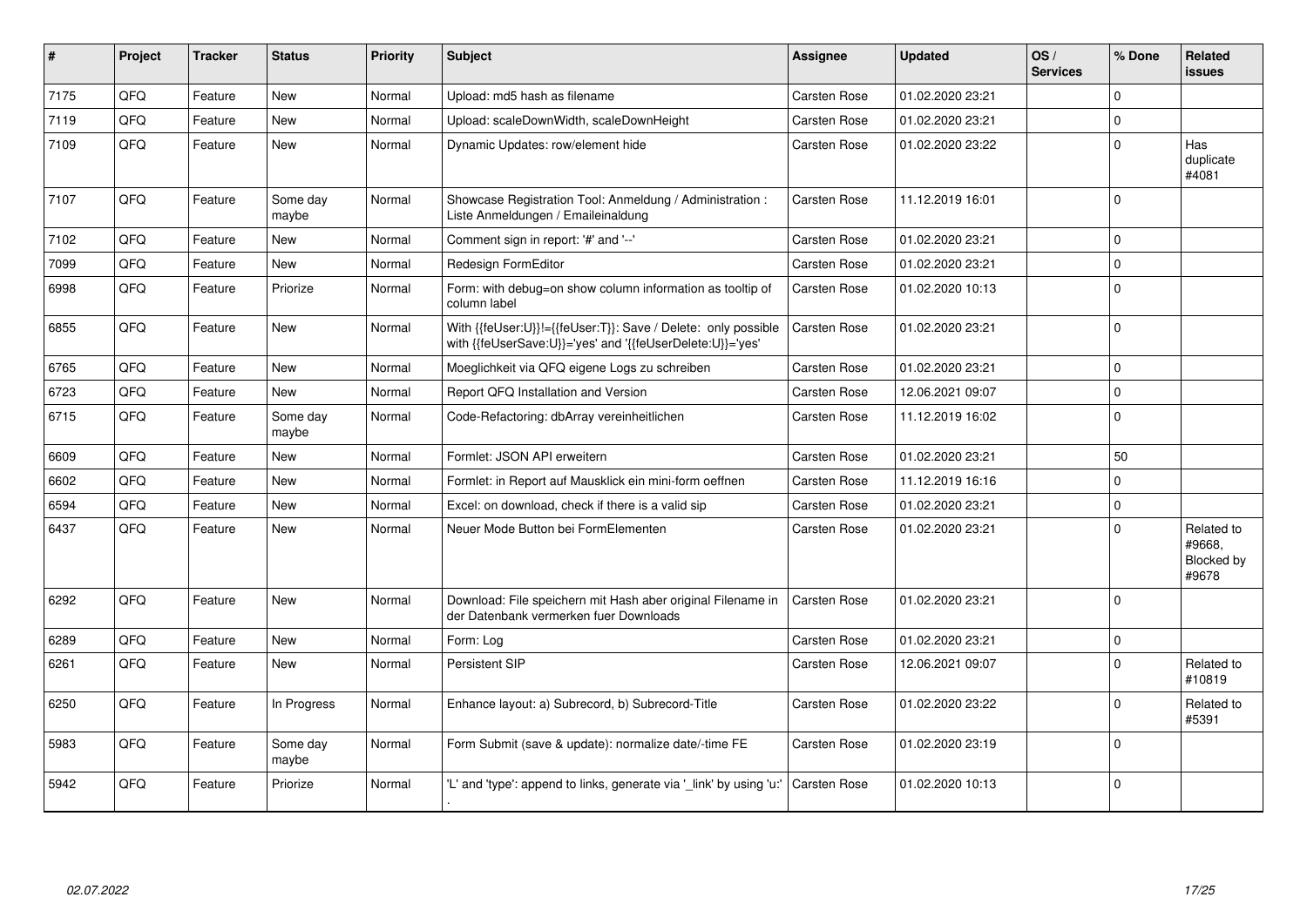| #    | Project | <b>Tracker</b> | <b>Status</b>     | <b>Priority</b> | <b>Subject</b>                                                                                     | Assignee     | <b>Updated</b>   | OS/<br><b>Services</b> | % Done      | Related<br><b>issues</b>                    |
|------|---------|----------------|-------------------|-----------------|----------------------------------------------------------------------------------------------------|--------------|------------------|------------------------|-------------|---------------------------------------------|
| 5894 | QFQ     | Feature        | Feedback          | Normal          | Typeahead in Report: show/hide rows dynamically                                                    | Carsten Rose | 18.02.2022 08:50 |                        | $\Omega$    | Related to<br>#5893,<br>Related to<br>#5885 |
| 5852 | QFQ     | Feature        | Some day<br>maybe | Normal          | Logging: mail.log / sql.log - im FE anzeigen und via AJAX<br>aktualisieren                         | Carsten Rose | 01.02.2020 23:19 |                        | $\mathbf 0$ | Related to<br>#5885                         |
| 5782 | QFQ     | Feature        | New               | Normal          | NextCloud API                                                                                      | Carsten Rose | 01.02.2020 10:02 |                        | $\Omega$    |                                             |
| 5695 | QFQ     | Feature        | In Progress       | Normal          | <b>Multiform</b>                                                                                   | Carsten Rose | 02.01.2021 18:38 |                        | $\mathbf 0$ |                                             |
| 5665 | QFQ     | Feature        | Some day<br>maybe | Normal          | Versuch das '{{!' nicht mehr noetig ist.                                                           | Carsten Rose | 01.02.2020 23:20 |                        | $\mathbf 0$ | Related to<br>#7432,<br>Related to<br>#7434 |
| 5579 | QFQ     | Feature        | Some day<br>maybe | Normal          | Enhance Doc / Presentation: variable type 'link column type'                                       | Carsten Rose | 01.02.2020 23:19 |                        | $\Omega$    |                                             |
| 5548 | QFQ     | Feature        | Some day<br>maybe | Normal          | 801 Textfiles/Scriptfiles als Thumbnail                                                            | Carsten Rose | 07.03.2022 16:26 |                        | $\mathbf 0$ |                                             |
| 5480 | QFQ     | Feature        | Some day<br>maybe | Normal          | QFQ: Dokumentation mit Screenshots versehen                                                        | Carsten Rose | 01.02.2020 23:20 |                        | $\mathbf 0$ | Related to<br>#9879                         |
| 5428 | QFQ     | Feature        | Some day<br>maybe | Normal          | secure thumbnail: late render on access.                                                           | Carsten Rose | 01.02.2020 23:20 |                        | $\Omega$    |                                             |
| 5345 | QFQ     | Feature        | New               | Normal          | Report: UPDATE / INSERT / DELETE statements should<br>trigger subqueries, depending on the result. | Carsten Rose | 27.05.2020 16:11 |                        | $\mathbf 0$ |                                             |
| 5132 | QFQ     | Feature        | Some day<br>maybe | Normal          | Error Message sendmail missing attachment: more details                                            | Carsten Rose | 01.02.2020 23:19 |                        | $\mathbf 0$ |                                             |
| 5131 | QFQ     | Feature        | <b>New</b>        | Normal          | Activate Spin Gear ('wait/busy' indicator) via LINK attribute                                      | Carsten Rose | 01.02.2020 23:21 |                        | $\Omega$    |                                             |
| 4956 | QFQ     | Feature        | Some day<br>maybe | Normal          | Sendmail: Benutzerdefinierte Headers                                                               | Carsten Rose | 11.12.2019 16:02 |                        | $\Omega$    |                                             |
| 4872 | QFQ     | Feature        | Some day<br>maybe | Normal          | Fields of Typo3 page available in STORE_TYPO3                                                      | Carsten Rose | 01.02.2020 23:19 |                        | $\mathbf 0$ |                                             |
| 4869 | QFQ     | Feature        | Some day<br>maybe | Normal          | Dynamic Update (show, hide, readonly?, required?) for<br><b>Template Group Elements</b>            | Carsten Rose | 01.02.2020 23:19 |                        | $\mathbf 0$ | Related to<br>#4865                         |
| 4839 | QFQ     | Feature        | Some day<br>maybe | Normal          | qfq-handle in <head> Abschnitt</head>                                                              | Carsten Rose | 11.12.2019 16:02 |                        | $\Omega$    |                                             |
| 4757 | QFQ     | Feature        | Some day<br>maybe | Normal          | Test subrecord: download links ok? Links ok?                                                       | Carsten Rose | 01.02.2020 23:20 |                        | $\Omega$    |                                             |
| 4652 | QFQ     | Feature        | Some day<br>maybe | Normal          | UZH CD: Weiterleitung auf benutzerdefinierte 403/404 Seite                                         | Carsten Rose | 01.02.2020 23:20 |                        | $\Omega$    |                                             |
| 4650 | QFQ     | Feature        | Some day<br>maybe | Normal          | Convert html to doc/rtf                                                                            | Carsten Rose | 01.02.2020 23:20 |                        | $\Omega$    | Related to<br>#10704                        |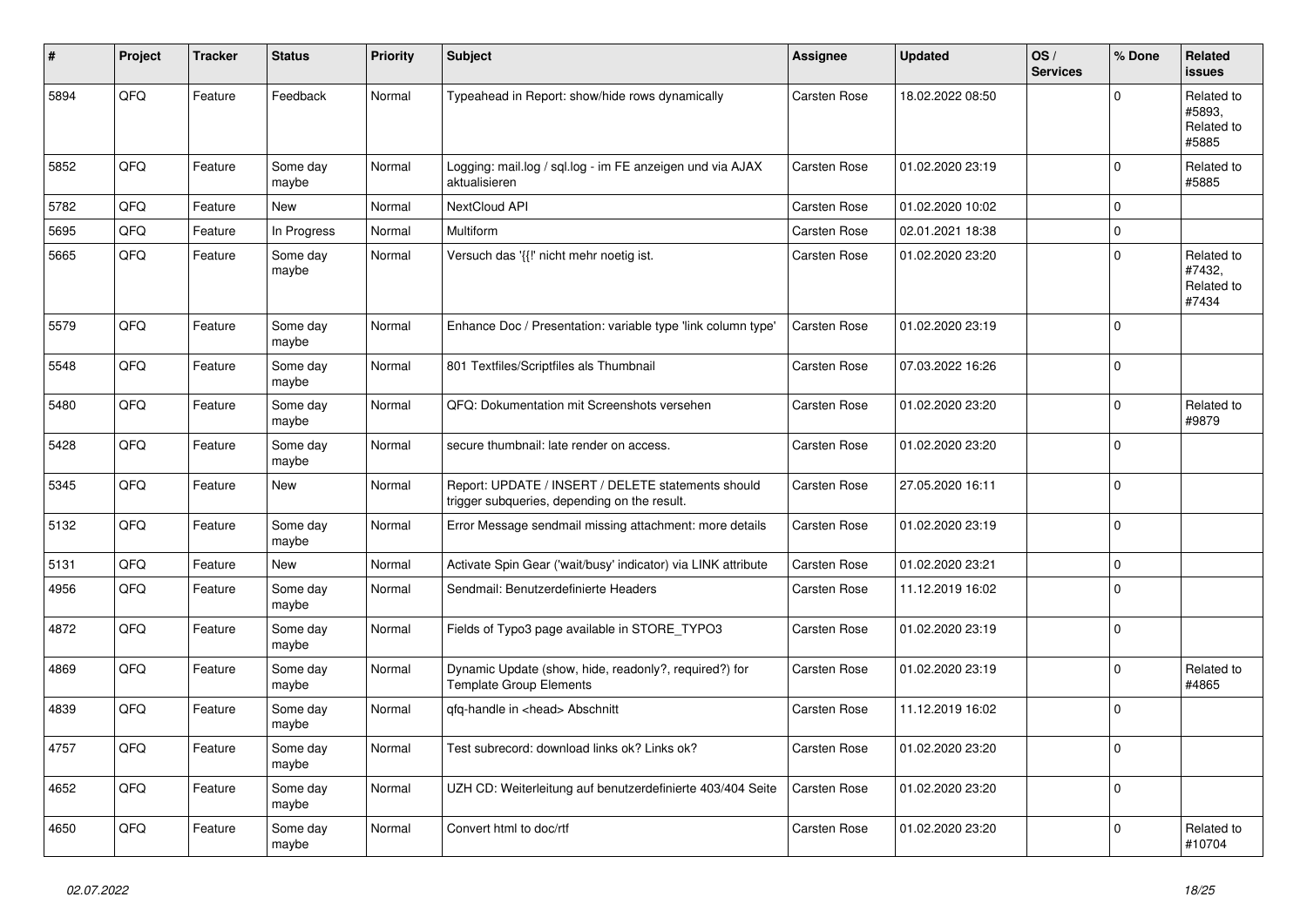| #    | Project | <b>Tracker</b> | <b>Status</b>     | <b>Priority</b> | <b>Subject</b>                                                                                                          | <b>Assignee</b> | <b>Updated</b>   | OS/<br><b>Services</b> | % Done      | Related<br><b>issues</b>                    |
|------|---------|----------------|-------------------|-----------------|-------------------------------------------------------------------------------------------------------------------------|-----------------|------------------|------------------------|-------------|---------------------------------------------|
| 4606 | QFQ     | Feature        | Some day<br>maybe | Normal          | link: qualifier to render bootstrap button                                                                              | Carsten Rose    | 01.02.2020 23:19 |                        | $\Omega$    |                                             |
| 4413 | QFQ     | Feature        | New               | Normal          | fieldset: show/hidden, modeSql, dynamicUpdate                                                                           | Carsten Rose    | 09.02.2022 15:19 |                        | $\mathbf 0$ |                                             |
| 4365 | QFQ     | Feature        | Some day<br>maybe | Normal          | Multi Language: new way of config                                                                                       | Carsten Rose    | 01.02.2020 23:20 |                        | $\Omega$    |                                             |
| 4349 | QFQ     | Feature        | Some day<br>maybe | Normal          | link download: downloaded external URL to<br>deliver/concatenate - check mimetipe and handle it correctly               | Carsten Rose    | 11.12.2019 16:02 |                        | $\Omega$    |                                             |
| 4343 | QFQ     | Feature        | Some day<br>maybe | Normal          | Link: Classifier to add 'attributes'                                                                                    | Carsten Rose    | 01.02.2020 23:20 |                        | $\Omega$    | Related to<br>#14077                        |
| 4330 | QFQ     | Feature        | Some day<br>maybe | Normal          | Error Message: report missing {{ / }} in sqlUpdate, sqlInsert,<br>sqlDelete, sqlAfter, sqlBefore in FE action elements. | Carsten Rose    | 01.02.2020 23:20 |                        | $\Omega$    |                                             |
| 4259 | QFQ     | Feature        | Some day<br>maybe | Normal          | Instant trigger a cron job                                                                                              | Carsten Rose    | 11.12.2019 16:03 |                        | $\mathbf 0$ |                                             |
| 4250 | QFQ     | Feature        | New               | Normal          | AutoCron in QFQ via PHP                                                                                                 | Carsten Rose    | 01.02.2020 23:21 |                        | $\Omega$    | Related to<br>#3292,<br>Related to<br>#3291 |
| 4197 | QFQ     | Feature        | Some day<br>maybe | Normal          | Unit Test fuer JSON Stream von QuickFormQuery.php ><br>doForm()                                                         | Carsten Rose    | 11.12.2019 16:03 |                        | $\Omega$    |                                             |
| 4082 | QFQ     | Feature        | <b>New</b>        | Normal          | Dynamic Update: modeSql - useful default                                                                                | Carsten Rose    | 01.02.2020 23:22 |                        | $\mathbf 0$ |                                             |
| 4050 | QFQ     | Feature        | New               | Normal          | sql.log: 1) FormElement ID which causes a specific action,<br>2) Result in the same row.                                | Carsten Rose    | 15.04.2020 11:35 |                        | $\Omega$    | Related to<br>#5458                         |
| 4026 | QFQ     | Feature        | Some day<br>maybe | Normal          | sqlLog.sql: log number of FE.id                                                                                         | Carsten Rose    | 11.12.2019 16:03 |                        | $\Omega$    | Related to<br>#5458                         |
| 4023 | QFQ     | Feature        | New               | Normal          | prepared statements - FE action: salveld, sqllnsert,<br>sqlUpdate, sqlDelete, sqlBefore, sqlAfter                       | Carsten Rose    | 11.12.2019 16:15 |                        | $\Omega$    |                                             |
| 4018 | QFQ     | Feature        | New               | Normal          | typeahead: long query parameter / answer triggers 'Attack<br>detected' and purges current SIP storage.                  | Carsten Rose    | 29.06.2022 22:46 |                        | $\Omega$    | Related to<br>#9077                         |
| 3991 | QFQ     | Feature        | Some day<br>maybe | Normal          | report: Columnname '_skipWrap' skips 'fbeg', 'fend'                                                                     | Carsten Rose    | 11.12.2019 16:03 |                        | $\mathbf 0$ |                                             |
| 3947 | QFQ     | Feature        | Some day<br>maybe | Normal          | Attack detectect: logout current user                                                                                   | Carsten Rose    | 11.12.2019 16:03 |                        | $\Omega$    | Related to<br>#5458,<br>Related to<br>#6299 |
| 3942 | QFQ     | Feature        | Some day<br>maybe | Normal          | Action Elemente: neu generierte IDs via FE weitergeben                                                                  | Carsten Rose    | 11.12.2019 16:03 |                        | $\mathbf 0$ | Related to<br>#3941                         |
| 3941 | QFQ     | Feature        | Some day<br>maybe | Normal          | sqlAfter: es sollten mehrere moeglich sein                                                                              | Carsten Rose    | 11.12.2019 16:03 |                        | $\mathbf 0$ | Related to<br>#3942                         |
| 3905 | QFQ     | Feature        | Some day<br>maybe | Normal          | Documentation: Best Practice anhand eines Online<br>Bewerbungstools                                                     | Carsten Rose    | 11.12.2019 16:03 |                        | $\mathbf 0$ |                                             |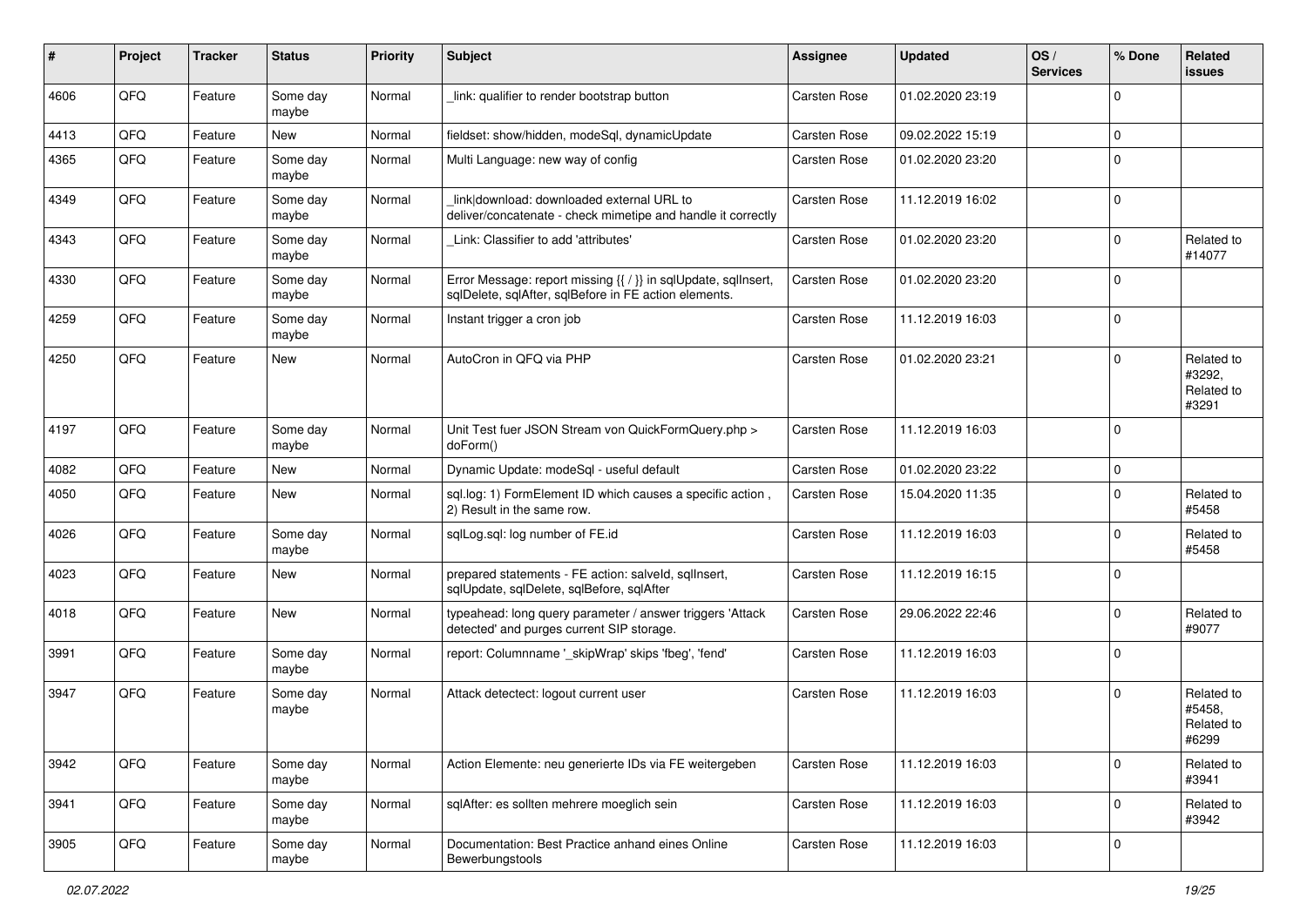| #    | Project | <b>Tracker</b> | <b>Status</b>     | <b>Priority</b> | <b>Subject</b>                                                                                                                               | Assignee            | <b>Updated</b>   | OS/<br><b>Services</b> | % Done   | Related<br><b>issues</b>                    |
|------|---------|----------------|-------------------|-----------------|----------------------------------------------------------------------------------------------------------------------------------------------|---------------------|------------------|------------------------|----------|---------------------------------------------|
| 3900 | QFQ     | Feature        | Some day<br>maybe | Normal          | Extend documentation of 'Copy / Paste'                                                                                                       | Carsten Rose        | 11.12.2019 16:03 |                        | $\Omega$ | Related to<br>#3899                         |
| 3877 | QFQ     | Feature        | Some day<br>maybe | Normal          | FormEditor: die Felder die aktuell nicht gebraucht werden<br>nur auf readonly/disabled setzen (nicht ausblenden > das<br>irritiert.          | <b>Carsten Rose</b> | 11.12.2019 16:03 |                        | $\Omega$ |                                             |
| 3867 | QFQ     | Feature        | Priorize          | Normal          | Readonly Formular: Template Groups add/delete<br>ausbeldnen                                                                                  | Carsten Rose        | 05.05.2021 22:12 |                        | $\Omega$ |                                             |
| 3708 | QFQ     | Feature        | Some day<br>maybe | Normal          | Form: input - 'specialchars', 'none'  gewisse tags erlauben,<br>andere verbieten                                                             | Carsten Rose        | 11.12.2019 16:02 |                        | $\Omega$ | Related to<br>#14320                        |
| 3677 | QFQ     | Feature        | Some day<br>maybe | Normal          | wkhtmltopdf: FE User access prohibited, if client IP changes<br>\$TYPO3 CONF VARS[FE][lockIP]                                                | <b>Carsten Rose</b> | 11.12.2019 16:02 |                        | $\Omega$ |                                             |
| 3666 | QFQ     | Feature        | Some day<br>maybe | Normal          | a) Performance Messung: mysql_real_escape_string() im<br>Vergleich zu str_replace(), b) doppeltes Aufrufen von<br>mysql_real_escape_string() | Carsten Rose        | 11.12.2019 16:02 |                        | $\Omega$ |                                             |
| 3504 | QFQ     | Feature        | <b>New</b>        | Normal          | Logging: welche Action FEs werden wann wie ausgefuehrt                                                                                       | Carsten Rose        | 01.02.2020 23:21 |                        | $\Omega$ | Related to<br>#5458,<br>Related to<br>#4092 |
| 3458 | QFQ     | Feature        | Some day<br>maybe | Normal          | Display 'Edit Form Element'-Checkbox on form: should<br>depend on FE Group                                                                   | <b>Carsten Rose</b> | 11.12.2019 16:02 |                        | $\Omega$ | Related to<br>#3447                         |
| 3457 | QFQ     | Feature        | Some day<br>maybe | Normal          | LDAP: concat multi values to one single entry                                                                                                | Carsten Rose        | 11.12.2019 16:02 |                        | $\Omega$ |                                             |
| 3432 | QFQ     | Feature        | New               | Normal          | subrecord: dynamicUpdate                                                                                                                     | Carsten Rose        | 11.06.2020 21:10 |                        | $\Omega$ | Related to<br>#5691                         |
| 3402 | QFQ     | Feature        | Some day<br>maybe | Normal          | Syntax Highlighting via CodeMirror                                                                                                           | Carsten Rose        | 11.12.2019 16:02 |                        | 100      | Related to<br>#3207                         |
| 3385 | QFQ     | Feature        | Some day<br>maybe | Normal          | templateGroup: insert/update/delete non primary records                                                                                      | <b>Carsten Rose</b> | 11.12.2019 16:02 |                        | $\Omega$ |                                             |
| 3350 | QFQ     | Feature        | Some day<br>maybe | Normal          | FormEditor: Hilfetext hinter 'checktype'                                                                                                     | Carsten Rose        | 11.12.2019 16:02 |                        | $\Omega$ |                                             |
| 3332 | QFQ     | Feature        | Some day<br>maybe | Normal          | Uploads: Thumbnails, Details zum hochgeladenen File                                                                                          | Carsten Rose        | 11.12.2019 16:02 |                        | $\Omega$ | Related to<br>#3264,<br>Related to<br>#5333 |
| 3331 | QFQ     | Feature        | Some day<br>maybe | Normal          | Default Tooltip fuer page? Links: mit Form und Record ID                                                                                     | <b>Carsten Rose</b> | 11.12.2019 16:02 |                        | $\Omega$ |                                             |
| 3291 | QFQ     | Feature        | Some day<br>maybe | Normal          | AutoCron websiteToken                                                                                                                        | Carsten Rose        | 11.12.2019 16:02 |                        | $\Omega$ | Related to<br>#4250                         |
| 3285 | QFQ     | Feature        | Some day<br>maybe | Normal          | Zeichenlimit pro Feld: textarea / editor                                                                                                     | Carsten Rose        | 11.12.2019 16:02 |                        | $\Omega$ |                                             |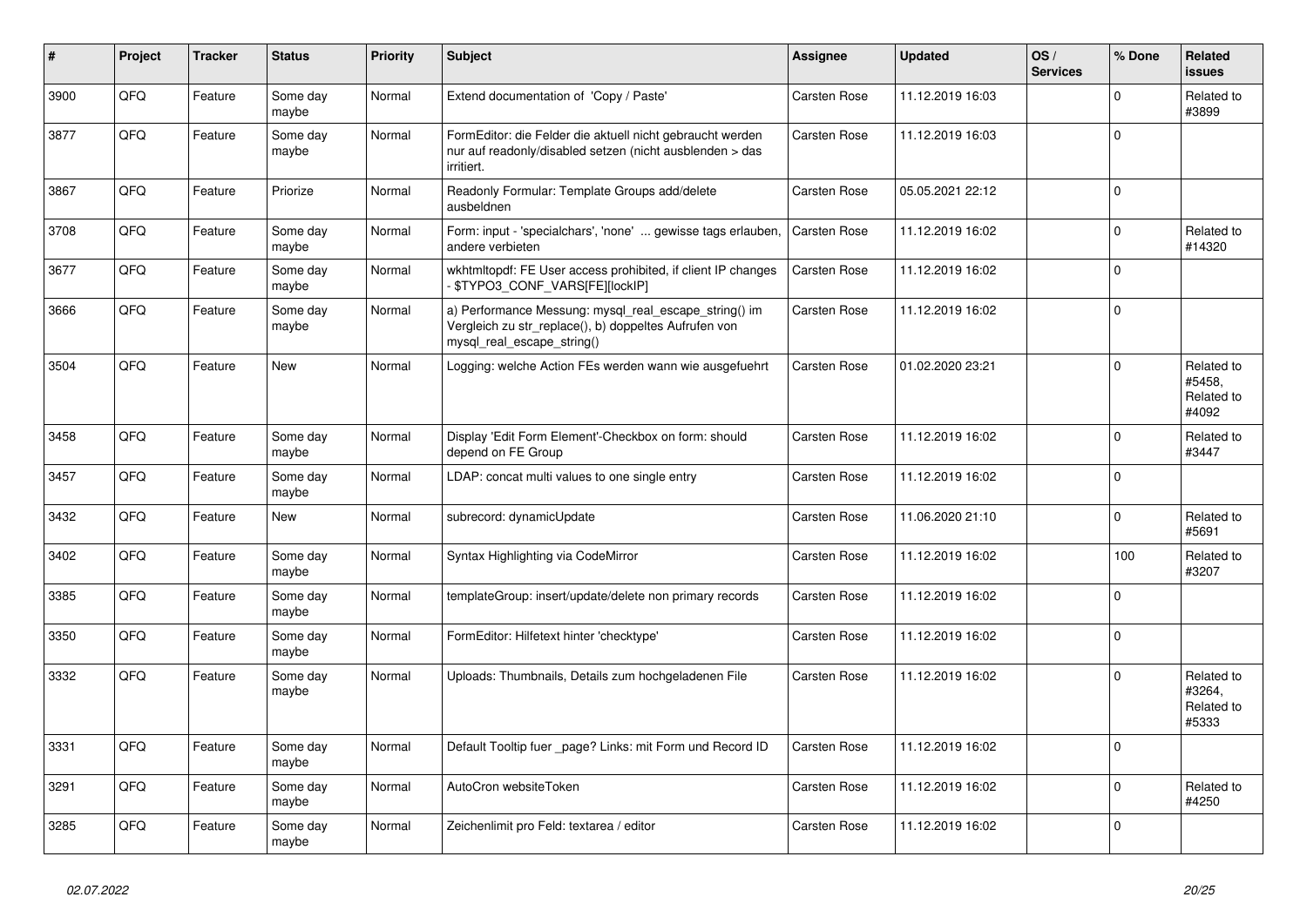| #     | Project | <b>Tracker</b> | <b>Status</b>     | <b>Priority</b> | <b>Subject</b>                                                                                                     | <b>Assignee</b>     | <b>Updated</b>   | OS/<br><b>Services</b> | % Done      | Related<br><b>issues</b>                    |
|-------|---------|----------------|-------------------|-----------------|--------------------------------------------------------------------------------------------------------------------|---------------------|------------------|------------------------|-------------|---------------------------------------------|
| 3267  | QFQ     | Feature        | Some day<br>maybe | Normal          | 2 Forms auf einer Seite: real + Read only                                                                          | Carsten Rose        | 11.12.2019 16:03 |                        | 0           |                                             |
| 3216  | QFQ     | Feature        | Some day<br>maybe | Normal          | dynamic update für checkbox label2                                                                                 | Carsten Rose        | 11.12.2019 16:03 |                        | $\Omega$    | Related to<br>#2081                         |
| 2995  | QFQ     | Feature        | Some day<br>maybe | Normal          | Dropdown JQuery Plugin: 'chosen' - Moeglichkeit um Select<br>Listen mehr Funktion zu geben. Kein Bootstrap noetig. | <b>Carsten Rose</b> | 11.12.2019 16:03 |                        | 0           |                                             |
| 2361  | QFQ     | Feature        | New               | Normal          | Logging wer/wann/wo welches Formular aufgerufen hat                                                                | Carsten Rose        | 11.12.2019 16:15 |                        | $\Omega$    | Related to<br>#4432,<br>Related to<br>#7480 |
| 2084  | QFQ     | Feature        | Some day<br>maybe | Normal          | Mailto mit encryption: Subrecord                                                                                   | Carsten Rose        | 11.12.2019 16:03 |                        | $\Omega$    | Related to<br>#2082                         |
| 1946  | QFQ     | Feature        | Some day<br>maybe | Normal          | Kontrolle ob der ReadOnly Modus bei den<br>Formularelementen korrekt implementiert ist                             | Carsten Rose        | 11.12.2019 16:03 |                        | 0           |                                             |
| 1635  | QFQ     | Feature        | Some day<br>maybe | Normal          | QFQ Extension content record: weitere Optionen einblenden.                                                         | Carsten Rose        | 11.12.2019 16:03 |                        | $\Omega$    |                                             |
| 14323 | QFQ     | Bug            | In Progress       | Normal          | Report: render=both single - no impact                                                                             | Carsten Rose        | 19.06.2022 18:31 |                        | $\Omega$    |                                             |
| 14305 | QFQ     | <b>Bug</b>     | <b>New</b>        | Normal          | Inline Report editing does not create history entries                                                              | Carsten Rose        | 10.06.2022 11:55 |                        | $\mathbf 0$ |                                             |
| 14304 | QFQ     | <b>Bug</b>     | New               | Normal          | table sorter view safer does not work                                                                              | Carsten Rose        | 10.06.2022 11:49 |                        | 0           |                                             |
| 14283 | QFQ     | <b>Bug</b>     | Priorize          | Normal          | HEIC / HEIF convert doesn't trigger                                                                                | Carsten Rose        | 19.06.2022 16:37 |                        | 0           |                                             |
| 14233 | QFQ     | Bug            | <b>New</b>        | Normal          | AS _link: question - HTML is not rendered                                                                          | Carsten Rose        | 28.05.2022 11:02 |                        | 0           |                                             |
| 14175 | QFQ     | <b>Bug</b>     | In Progress       | Normal          | Opening a form with no QFQ Session cookie fails                                                                    | Carsten Rose        | 03.06.2022 10:40 |                        | $\Omega$    |                                             |
| 14091 | QFQ     | <b>Bug</b>     | New               | Normal          | inconsistent template path for twig                                                                                | Carsten Rose        | 19.04.2022 18:36 |                        | $\mathbf 0$ |                                             |
| 14077 | QFQ     | Bug            | <b>New</b>        | Normal          | As _link: Attribute 'class' missing by r:1 and r:3 - but should<br>set                                             | Carsten Rose        | 28.05.2022 11:02 |                        | 0           | Related to<br>#5342,<br>Related to<br>#4343 |
| 13706 | QFQ     | <b>Bug</b>     | <b>New</b>        | Normal          | Wrong CheckType in FieldElement LastStatus of Form Cron                                                            | <b>Carsten Rose</b> | 21.01.2022 18:20 |                        | $\Omega$    |                                             |
| 13659 | QFQ     | Bug            | New               | Normal          | wrong sanitize class applied to R-store                                                                            | Carsten Rose        | 15.01.2022 14:23 |                        | $\Omega$    |                                             |
| 13592 | QFQ     | Bug            | <b>New</b>        | Normal          | QFQ Build Queue: das vergeben von Tags klappt nicht. Es<br>werden keine Releases gebaut.                           | <b>Carsten Rose</b> | 19.03.2022 17:45 |                        | $\mathbf 0$ |                                             |
| 13460 | QFQ     | Bug            | New               | Normal          | Doc: Password set/reset  password should not processed<br>with 'html encode'                                       | Carsten Rose        | 19.03.2022 17:46 |                        | $\Omega$    |                                             |
| 13451 | QFQ     | Bug            | New               | Normal          | Character Counter / Max Character: Problem in Safari                                                               | Carsten Rose        | 15.04.2022 17:18 |                        | $\mathbf 0$ |                                             |
| 13332 | QFQ     | Bug            | New               | Normal          | Multi Form: Required Felder werden visuell nicht markiert.                                                         | Carsten Rose        | 19.03.2022 17:47 |                        | 0           |                                             |
| 13331 | QFQ     | <b>Bug</b>     | New               | Normal          | Multi Form: Clear Icon misplaced                                                                                   | Carsten Rose        | 19.03.2022 17:47 |                        | $\Omega$    |                                             |
| 12716 | QFG     | <b>Bug</b>     | New               | Normal          | template group: Pattern only applied to first instance                                                             | Carsten Rose        | 19.03.2022 17:47 |                        | 0           |                                             |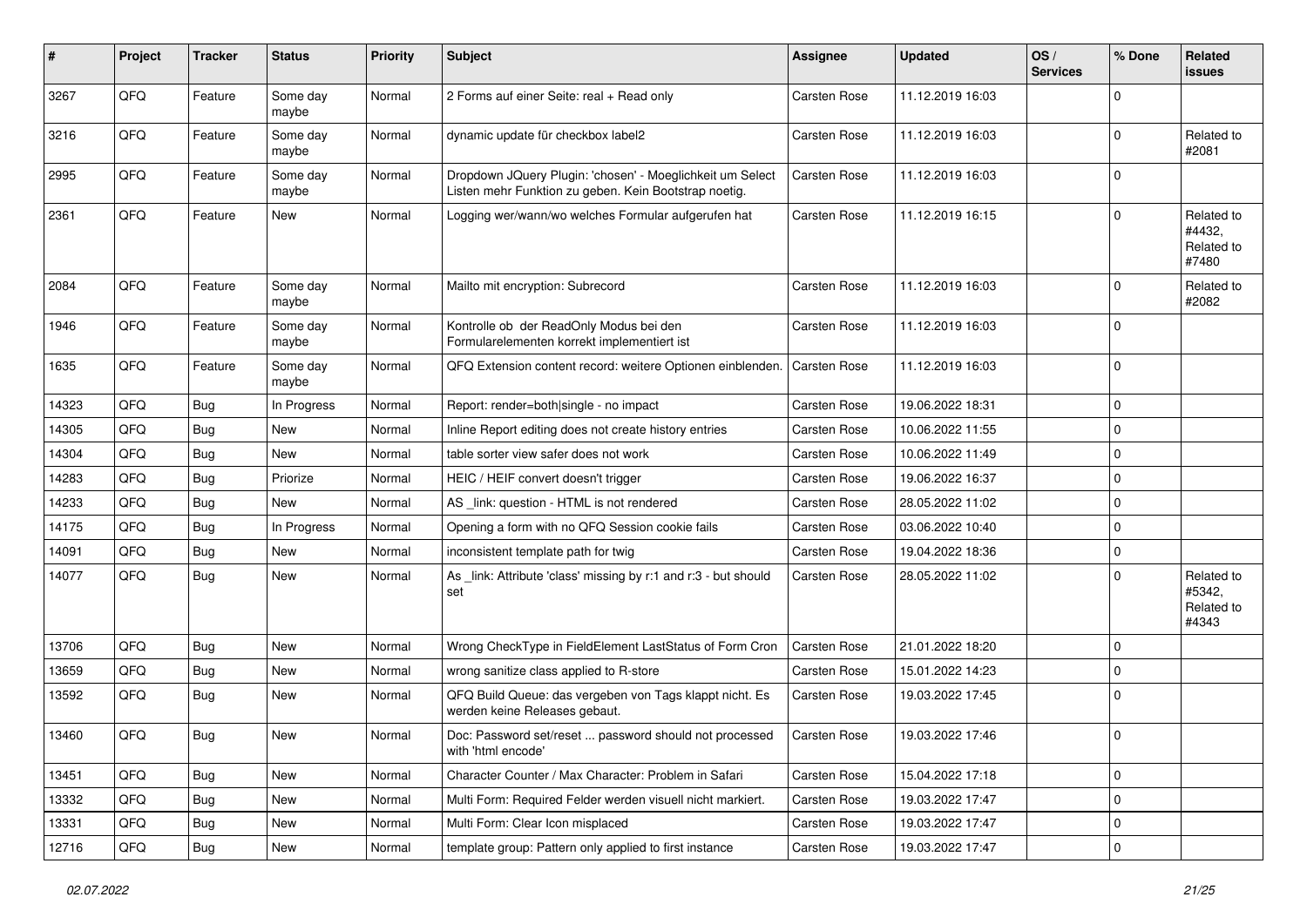| $\sharp$ | Project | <b>Tracker</b> | <b>Status</b> | <b>Priority</b> | <b>Subject</b>                                                                                                                                      | Assignee            | <b>Updated</b>   | OS/<br><b>Services</b> | % Done         | Related<br><b>issues</b>                                                                                                       |
|----------|---------|----------------|---------------|-----------------|-----------------------------------------------------------------------------------------------------------------------------------------------------|---------------------|------------------|------------------------|----------------|--------------------------------------------------------------------------------------------------------------------------------|
| 12714    | QFQ     | <b>Bug</b>     | <b>New</b>    | Normal          | Conversion of GIF to PDF broken when GIF contains Alpha.                                                                                            | <b>Carsten Rose</b> | 19.03.2022 17:49 |                        | $\Omega$       |                                                                                                                                |
| 12581    | QFQ     | Bug            | <b>New</b>    | Normal          | Form.forward=close: Record 'new' in new browser tab > save<br>(& close) >> Form is not reloaded with new created record id<br>and stays in mode=new | <b>Carsten Rose</b> | 19.03.2022 17:48 |                        | $\Omega$       |                                                                                                                                |
| 12546    | QFQ     | Bug            | Feedback      | Normal          | Branch 'Development' - Unit Tests mit dirty workaround<br>angepasst                                                                                 | <b>Carsten Rose</b> | 19.03.2022 17:48 |                        | l O            |                                                                                                                                |
| 12520    | QFQ     | <b>Bug</b>     | New           | Normal          | Switch FE User: still active even FE User session expired                                                                                           | <b>Carsten Rose</b> | 19.03.2022 17:48 |                        | $\mathbf 0$    |                                                                                                                                |
| 12512    | QFQ     | <b>Bug</b>     | <b>New</b>    | Normal          | Some MySQL Installation can't use 'stored procedures'                                                                                               | <b>Carsten Rose</b> | 19.03.2022 17:48 |                        | $\Omega$       |                                                                                                                                |
| 12327    | QFQ     | Bug            | <b>New</b>    | Normal          | Copy to clipboard: Glyphicon can not be changed                                                                                                     | <b>Carsten Rose</b> | 27.12.2021 17:59 |                        | $\overline{0}$ |                                                                                                                                |
| 12325    | QFQ     | <b>Bug</b>     | Priorize      | Normal          | MultiDB form.dblndex not working for report syntax                                                                                                  | <b>Carsten Rose</b> | 07.09.2021 13:37 |                        | $\Omega$       | Related to<br>#12145,<br>Related to<br>#12314                                                                                  |
| 12187    | QFQ     | <b>Bug</b>     | New           | Normal          | Trigger FormAsFile() via Report: probably problem with multi<br>DB setup                                                                            | <b>Carsten Rose</b> | 20.03.2021 21:20 |                        | $\mathbf 0$    |                                                                                                                                |
| 12133    | QFQ     | <b>Bug</b>     | <b>New</b>    | Normal          | NPM, phpSpreadSheet aktualisieren                                                                                                                   | <b>Carsten Rose</b> | 15.03.2021 09:04 |                        | $\mathbf 0$    |                                                                                                                                |
| 12045    | QFQ     | <b>Bug</b>     | New           | Normal          | templateGroup afterSave FE: Aufruf ohne<br>sqlHonorFormElements funktioniert nicht                                                                  | <b>Carsten Rose</b> | 18.02.2021 16:33 |                        | $\Omega$       |                                                                                                                                |
| 12040    | QFQ     | <b>Bug</b>     | <b>New</b>    | Normal          | FE Mode 'hidden' für zwei FEs auf einer Zeile                                                                                                       | <b>Carsten Rose</b> | 18.02.2021 10:13 |                        | $\mathbf 0$    |                                                                                                                                |
| 11752    | QFQ     | <b>Bug</b>     | <b>New</b>    | Normal          | checkbox renders multiple input elements with same name                                                                                             | <b>Carsten Rose</b> | 17.12.2020 14:58 |                        | $\Omega$       | Related to<br>#11750                                                                                                           |
| 11695    | QFQ     | Bug            | <b>New</b>    | Normal          | MultiForm required FE Error                                                                                                                         | <b>Carsten Rose</b> | 04.12.2020 13:34 |                        | 0 I            |                                                                                                                                |
| 11668    | QFQ     | <b>Bug</b>     | New           | Normal          | Play function.sql - problem with mysql                                                                                                              | <b>Carsten Rose</b> | 03.05.2021 20:48 |                        | $\Omega$       |                                                                                                                                |
| 11667    | QFQ     | <b>Bug</b>     | <b>New</b>    | Normal          | MySQL mariadb-server-10.3: Incorrect datetime value                                                                                                 | <b>Carsten Rose</b> | 03.05.2021 20:48 |                        | $\Omega$       |                                                                                                                                |
| 11517    | QFQ     | <b>Bug</b>     | In Progress   | Normal          | extraButtonInfo Broken for multiple FormElements                                                                                                    | <b>Carsten Rose</b> | 12.05.2022 13:12 |                        | $\Omega$       | Related to<br>#7890,<br>Related to<br>#3811, Has<br>duplicate<br>#10905, Has<br>duplicate<br>#10553, Has<br>duplicate<br>#6779 |
| 11239    | QFQ     | Bug            | New           | Normal          | Radiobutton (plain): horizontales Rendern abhängig vom<br>Datentyp in der Datenbank                                                                 | <b>Carsten Rose</b> | 30.09.2020 18:37 |                        | l 0            |                                                                                                                                |
| 10937    | QFQ     | Bug            | <b>New</b>    | Normal          | Fehler mit abhängigen Select- Feldern beim Positionieren                                                                                            | Carsten Rose        | 12.11.2020 23:45 |                        | $\mathbf 0$    |                                                                                                                                |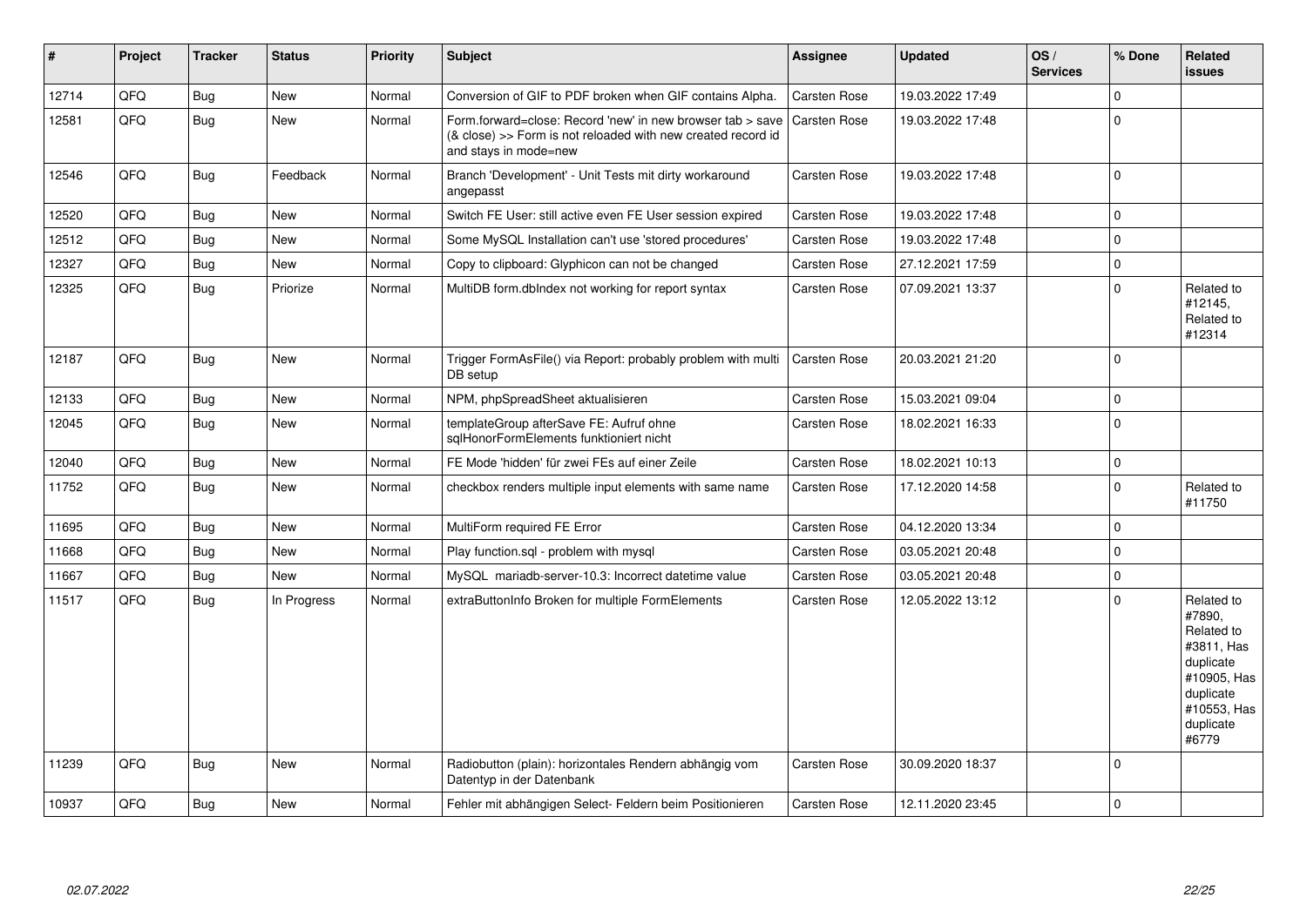| #     | Project | <b>Tracker</b> | <b>Status</b>     | <b>Priority</b> | <b>Subject</b>                                                                                           | <b>Assignee</b>     | <b>Updated</b>   | OS/<br><b>Services</b> | % Done      | Related<br><b>issues</b>                                                |
|-------|---------|----------------|-------------------|-----------------|----------------------------------------------------------------------------------------------------------|---------------------|------------------|------------------------|-------------|-------------------------------------------------------------------------|
| 10704 | QFQ     | Bug            | <b>New</b>        | Normal          | wkhtml problem rendering fullCalendar.js / fabric.js >><br>successor: puppeteer                          | <b>Carsten Rose</b> | 12.11.2020 23:45 |                        | $\Omega$    | Related to<br>#5024,<br>Related to<br>#4650,<br>Related to<br>#10715    |
| 10661 | QFQ     | <b>Bug</b>     | In Progress       | Normal          | Typo3 Warnungen                                                                                          | <b>Carsten Rose</b> | 07.09.2021 13:23 |                        | $\mathbf 0$ | Related to<br>#12440                                                    |
| 10658 | QFQ     | <b>Bug</b>     | <b>New</b>        | Normal          | processReadOnly broken                                                                                   | Carsten Rose        | 27.05.2020 17:55 |                        | $\Omega$    |                                                                         |
| 10588 | QFQ     | <b>Bug</b>     | <b>New</b>        | Normal          | typeahed Tag: Doku anpassen                                                                              | Carsten Rose        | 12.11.2020 23:45 |                        | $\mathbf 0$ |                                                                         |
| 10322 | QFQ     | <b>Bug</b>     | New               | Normal          | FormElement / Radio: missing column 'enum' >> FE not<br>reported                                         | Carsten Rose        | 07.05.2020 09:37 |                        | $\Omega$    |                                                                         |
| 10082 | QFQ     | Bug            | <b>New</b>        | Normal          | FE.type=SELECT - 'sanatize' Class                                                                        | Carsten Rose        | 07.05.2020 09:36 |                        | $\mathbf 0$ | Related to<br>#10081                                                    |
| 9975  | QFQ     | <b>Bug</b>     | Priorize          | Normal          | Dropdown Menu: 'r:3' broken                                                                              | Carsten Rose        | 01.02.2020 10:13 |                        | $\mathbf 0$ |                                                                         |
| 9958  | QFQ     | <b>Bug</b>     | Priorize          | Normal          | Broken subrecord query: no error message                                                                 | Carsten Rose        | 05.02.2021 15:15 |                        | $\mathbf 0$ |                                                                         |
| 9947  | QFQ     | <b>Bug</b>     | Priorize          | Normal          | Unwanted error message if missing 'typeAheadSqlPrefetch'                                                 | <b>Carsten Rose</b> | 01.02.2020 10:13 |                        | $\mathbf 0$ |                                                                         |
| 9862  | QFQ     | Bug            | Priorize          | Normal          | Failed writing to sql mail qfq.log should throw an exception                                             | <b>Carsten Rose</b> | 01.02.2020 10:13 |                        | $\mathbf 0$ |                                                                         |
| 9834  | QFQ     | <b>Bug</b>     | Priorize          | Normal          | Input elements with tag 'disabled' are missing on<br>form-submit: server option 'processReadOnly' broken | Carsten Rose        | 07.12.2021 16:43 |                        | $\Omega$    | Related to<br>#9691,<br>Related to<br>#5305, Has<br>duplicate<br>#12331 |
| 9783  | QFQ     | Bug            | <b>New</b>        | Normal          | Email with special characters                                                                            | <b>Carsten Rose</b> | 01.02.2020 23:22 |                        | $\mathbf 0$ |                                                                         |
| 9773  | QFQ     | <b>Bug</b>     | <b>New</b>        | Normal          | form.parameter.formModeGlobal=requiredOff                                                                | Carsten Rose        | 01.02.2020 15:56 |                        | $\Omega$    |                                                                         |
| 9691  | QFQ     | <b>Bug</b>     | In Progress       | Normal          | Checkbox: dynamic update > readonly                                                                      | Carsten Rose        | 01.02.2020 23:22 |                        | 50          | Related to<br>#9834                                                     |
| 9669  | QFQ     | Bug            | Some day<br>maybe | Normal          | Checkbox / Template Group: radio/checkbox visible broken<br>after 'add'                                  | Carsten Rose        | 16.06.2021 13:47 |                        | $\Omega$    | Related to<br>#8091                                                     |
| 9533  | QFQ     | <b>Bug</b>     | <b>New</b>        | Normal          | FE.type=upload: Check in 'beforeSave' if upload is given                                                 | Carsten Rose        | 01.02.2020 23:22 |                        | $\Omega$    | Related to<br>#11523                                                    |
| 9317  | QFQ     | <b>Bug</b>     | <b>New</b>        | Normal          | FE.type=note: with dynamic show/hidden an empty label<br>causes trouble                                  | Carsten Rose        | 01.02.2020 23:22 |                        | $\mathbf 0$ |                                                                         |
| 9281  | QFQ     | Bug            | Some day<br>maybe | Normal          | Allow STRICT TRANS TABLES                                                                                | Carsten Rose        | 02.01.2021 18:43 |                        | $\mathbf 0$ |                                                                         |
| 9275  | QFQ     | <b>Bug</b>     | New               | Normal          | autcron: t3 page, which takes to long to respond, is not<br>reported properly                            | Carsten Rose        | 01.02.2020 23:22 |                        | 100         |                                                                         |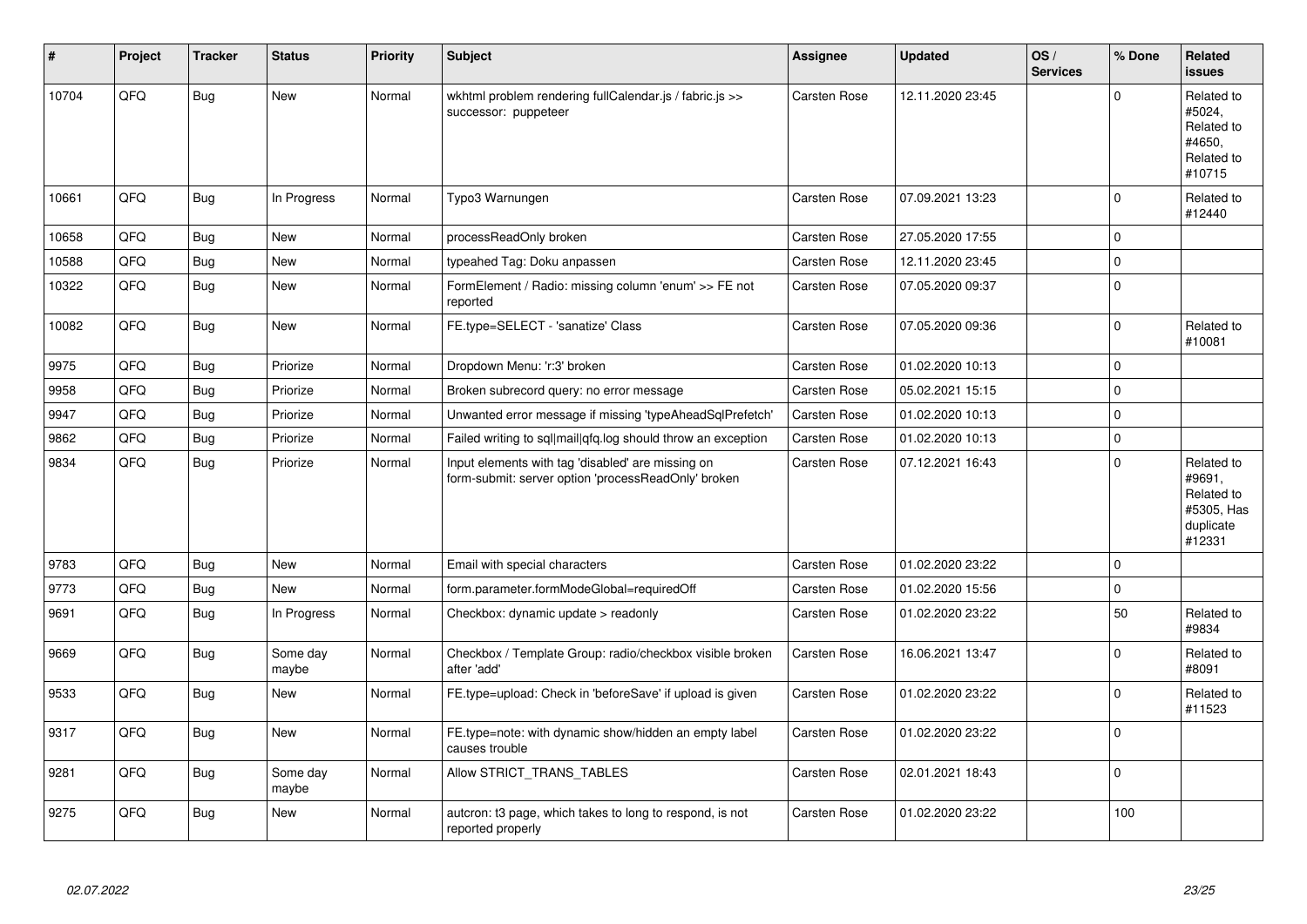| #    | Project | <b>Tracker</b> | <b>Status</b>     | <b>Priority</b> | <b>Subject</b>                                                                                                   | Assignee     | <b>Updated</b>   | OS/<br><b>Services</b> | % Done      | Related<br>issues    |
|------|---------|----------------|-------------------|-----------------|------------------------------------------------------------------------------------------------------------------|--------------|------------------|------------------------|-------------|----------------------|
| 9177 | QFQ     | <b>Bug</b>     | <b>New</b>        | Normal          | Bug? QFQ tries to save an action FE, which has real<br>existing column name                                      | Carsten Rose | 01.02.2020 23:22 |                        | $\Omega$    |                      |
| 9127 | QFQ     | <b>Bug</b>     | <b>New</b>        | Normal          | Error Message: change 'roll over' color - text not readable                                                      | Carsten Rose | 01.02.2020 23:22 |                        | $\Omega$    |                      |
| 9077 | QFQ     | Bug            | <b>New</b>        | Normal          | typeAheadSgl: report broken SQL                                                                                  | Carsten Rose | 29.06.2022 22:35 |                        | $\Omega$    | Related to<br>#4018  |
| 9013 | QFQ     | <b>Bug</b>     | <b>New</b>        | Normal          | Error in Twig template not handled                                                                               | Carsten Rose | 20.10.2021 13:43 |                        | $\mathbf 0$ |                      |
| 8106 | QFQ     | <b>Bug</b>     | Some day<br>maybe | Normal          | Dynamic Update: Feld kann nicht auf empty zurückgesetzt<br>werden                                                | Carsten Rose | 11.12.2019 16:01 |                        | $\Omega$    |                      |
| 8049 | QFQ     | Bug            | New               | Normal          | FE.type=note, column 'value': text moves some pixel to top<br>after save                                         | Carsten Rose | 01.02.2020 23:22 |                        | $\Omega$    |                      |
| 8037 | QFQ     | <b>Bug</b>     | Priorize          | Normal          | FE.type=upload (advanced mode): {{slaveld:V}} missing<br>during dynamic update                                   | Carsten Rose | 01.02.2020 10:13 |                        | $\Omega$    |                      |
| 7890 | QFQ     | Bug            | New               | Normal          | FormElement 'required': extraButtonInfo not aligned                                                              | Carsten Rose | 11.06.2021 21:17 |                        | $\Omega$    | Related to<br>#11517 |
| 7795 | QFQ     | Bug            | New               | Normal          | Readonly Form: Typeahead-Felder                                                                                  | Carsten Rose | 01.02.2020 23:22 |                        | $\Omega$    | Related to<br>#10640 |
| 7685 | QFQ     | <b>Bug</b>     | <b>New</b>        | Normal          | Open FormElement from QFQ error message and save<br>modified record: error about missing {{formId:F}}            | Carsten Rose | 01.02.2020 23:22 |                        | $\Omega$    |                      |
| 7656 | QFQ     | <b>Bug</b>     | Priorize          | Normal          | FE with required, 'pattern' and 'extraButtonLock': always<br>complain about missing value                        | Carsten Rose | 01.02.2020 10:13 |                        | $\Omega$    |                      |
| 7616 | QFQ     | <b>Bug</b>     | Priorize          | Normal          | Selectlist with Enum & Dynamic Update                                                                            | Carsten Rose | 01.02.2020 10:13 |                        | $\Omega$    |                      |
| 7574 | QFQ     | Bug            | New               | Normal          | Substitute error: form element not reported / dont parse<br>Form.note                                            | Carsten Rose | 01.02.2020 23:21 |                        | $\Omega$    |                      |
| 7547 | QFQ     | Bug            | <b>New</b>        | Normal          | Error Message in afterSave: wrong parameter column<br>reported                                                   | Carsten Rose | 01.02.2020 23:22 |                        | $\Omega$    |                      |
| 7524 | QFQ     | Bug            | <b>New</b>        | Normal          | QFQ throws a 'General Error' if 'fileadmin/protected/log/' is<br>not writeable                                   | Carsten Rose | 01.02.2020 23:22 |                        | $\Omega$    |                      |
| 7513 | QFQ     | Bug            | <b>New</b>        | Normal          | Radios not correct aligned                                                                                       | Carsten Rose | 01.02.2020 23:22 |                        | $\Omega$    |                      |
| 7512 | QFQ     | <b>Bug</b>     | New               | Normal          | FE: inputType=number >> 'pattern' is not respected                                                               | Carsten Rose | 01.02.2020 23:22 |                        | $\mathbf 0$ |                      |
| 7261 | QFQ     | <b>Bug</b>     | New               | Normal          | Report pathFilename for user without path, only the filename                                                     | Carsten Rose | 01.02.2020 23:21 |                        | $\mathbf 0$ |                      |
| 7219 | QFQ     | <b>Bug</b>     | New               | Normal          | typeSheadSql / typeAheadSqlPrefetch: change to curly<br>braces                                                   | Carsten Rose | 01.02.2020 23:21 |                        | $\Omega$    |                      |
| 7014 | QFQ     | Bug            | New               | Normal          | Sending invalid emails succeeds when<br>debug.redirectAllMailTo is set                                           | Carsten Rose | 01.02.2020 23:21 |                        | $\Omega$    |                      |
| 7002 | QFQ     | <b>Bug</b>     | <b>New</b>        | Normal          | Dynamic Update: row does not disappear / appear                                                                  | Carsten Rose | 01.02.2020 23:22 |                        | $\mathbf 0$ |                      |
| 6912 | QFQ     | Bug            | New               | Normal          | error Message Var 'deadline' already set in SIP - in Form<br>with FE.value={{deadline:R:::{{deadlinePeriod:Y}}}} | Carsten Rose | 01.02.2020 23:21 |                        | $\Omega$    |                      |